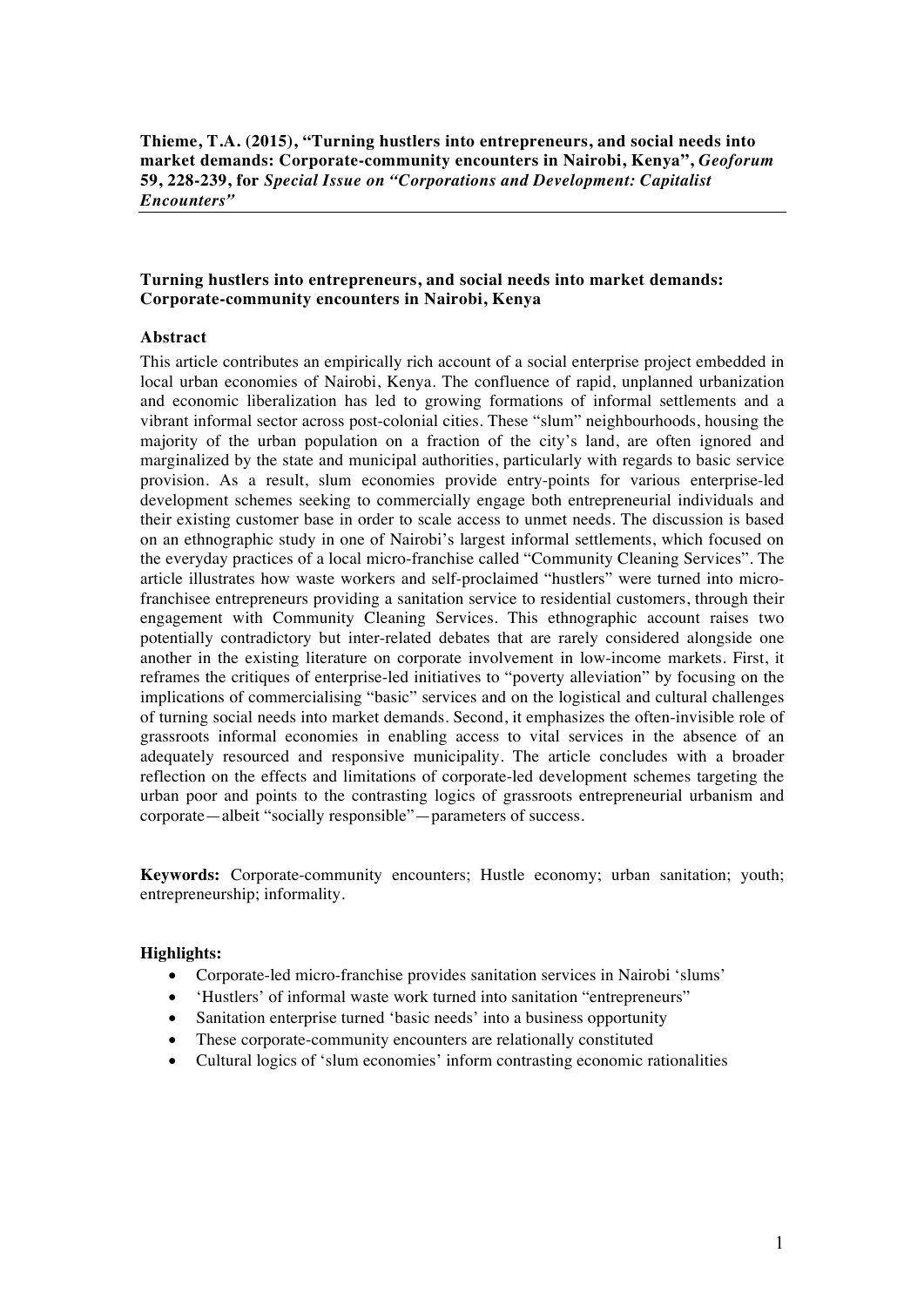#### **1. THE BEGINNING STARTS AT THE END**

This article contributes to the debates on corporate and social enterprise-led development, by investigating how a social enterprise project between a transnational corporation and informal sector entrepreneurs became embedded in the local urban economies of *Mathare*, one of the largest and oldest informal settlements located seven kilometres from Nairobi's Central Business District. The research studied the micro-politics and social economies of social enterprise, "Community Cleaning Services" (CCS) over the course of 15 months of fieldwork between 2009 and 2012. CCS was originally created as a micro-franchise in 2005 to serve as a conduit for working with local youth living in Nairobi slums engaged in garbage collection, recycling, and urban farming. Co-founded and sponsored by an American transnational company (hereafter the Company), the story of CCS and its peculiar alliance with the Company reveals the complexities of a commercial partnership between seemingly disparate organizational entities. The article investigates and unpacks the social relationships and dynamics of this partnership whose beginnings and credibility were inextricably linked to two separate and seemingly insurmountable problems associated with urban poverty: youth underemployment and inadequate sanitation infrastructure.

This article focuses on how self-proclaimed "hustlers" engaged in waste work "in the hood" were turned into micro-franchise entrepreneurs of a sanitation social business. The ethnographic account of this corporate-slum encounter therefore offers a series of contributions to urban, economic, and development geography. Most notably, this article contributes to recent scholarship interrogating the "entrepreneurial developmentalism" of corporate-led social enterprises that romanticise and repurpose the self-employed poor into "enterprising subjects" (Dolan & Johnstone Louis 2011, 30; Cross 2014). The intention is not to dismiss the corporate engagement outright, but instead to offer meaningful methodological and empirical insights on the convergence of two seemingly irreconcilable economic logics at play: those of corporate capitalism and those of informal economies. The aim is to focus on how a corporate-led project and its social enterprise parameters for success were shaped and re-configured by the "hustle economy" (Author 2013) of an informal settlement, and how particular aspects of the corporate presence, in turn, marked local practices of 'hustling'.

At a time when market-based approaches to assorted development challenges have multiplied in the  $21<sup>st</sup>$  century, there is a dearth of geographical scholarship examining the political economies of social business ventures, in part because of the difficulties around gaining longterm and multi-sited research access to the project fields spanning the boardroom and grassroots, as well as the methodologically and ethically challenging research process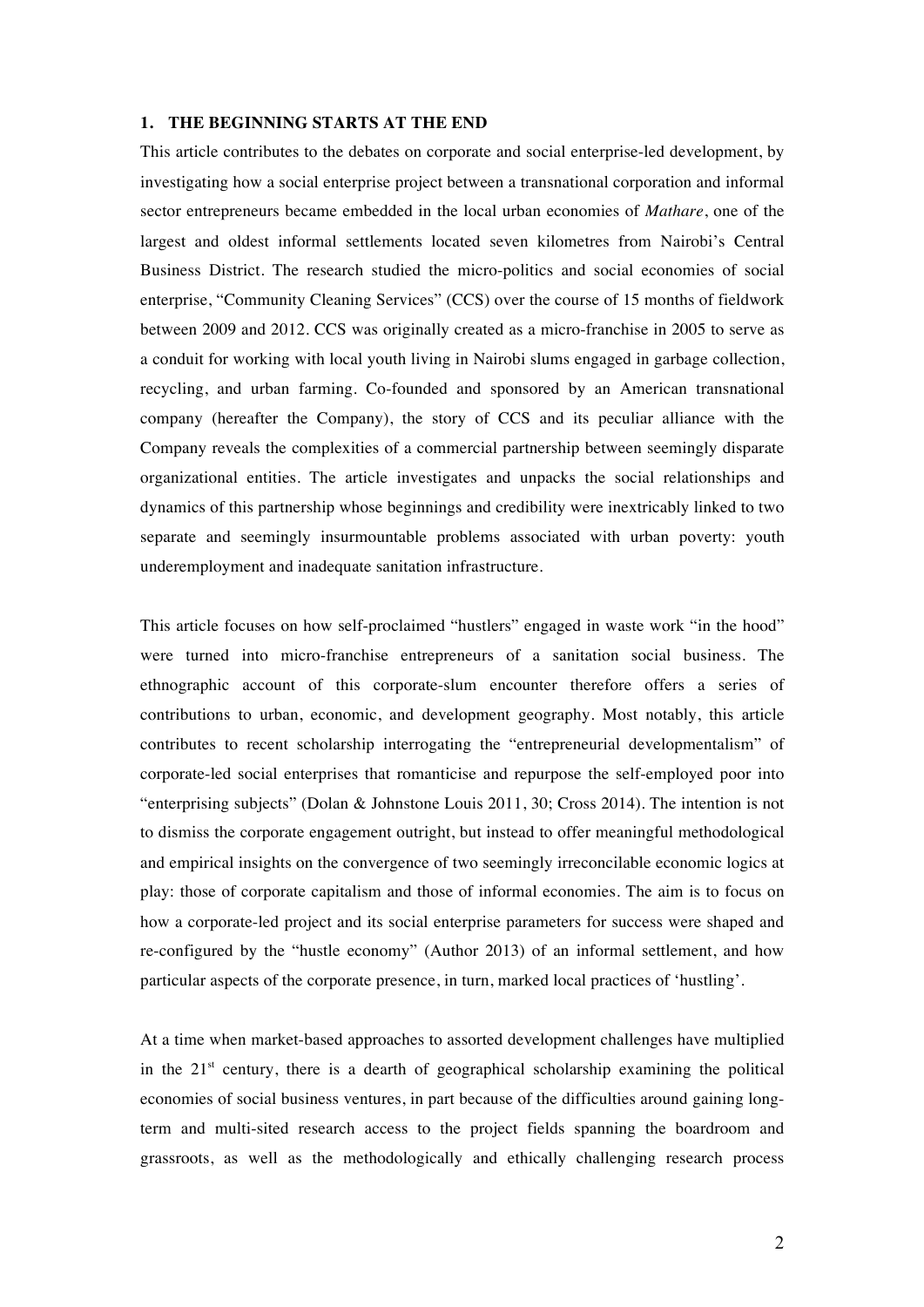requiring shifting roles from participant observer to observing participant (Welker 2009; Holmes and Marcus 2005; Mosse 2005; Cross 2014). Through seeking to establish trust and an ethnographic foothold in both the corporate and the informal life worlds (Holmes and Marcus 2005), the methodology of this research included being both a participant observer in the business meetings of the social enterprise as well as an observing participant in the sanitation service operations of slum-based youth groups.

The article is structured in three sections. First, the theoretical section summarises the key debate concerning the role of the private sector in development, and provides background context to Nairobi's political economy of slums, urban sanitation inequality, youth and informal economies. Second, the empirical section summarises the different stages of the corporate-community encounter, highlighting the complexities of the hustle economy amongst youth involved in waste work and the micro-politics of sanitation in their neighbourhoods. The last analytical section investigates the effects of this encounter on both youth job creation and improved sanitation, arguing that abstract conceptions of business, market demand and entrepreneurship were perceived, articulated, and experienced differently by different actors in everyday lived practice. The article argues that the particular social and economic rationalities and coping strategies shaped by youth income precarity and sanitation poverty did not necessarily match the imagined outcomes of a corporation seeking to improve lives. The aim, therefore, is to conceptualise the corporate-slum encounter, by reflecting critically but empathetically on the respective assumptions, norms, and parameters of both a corporation adapting to local informal economies and infrastructures, and the self-proclaimed 'hustlers' who are pro-business, but whose social and economic organisation 'in the hood' challenges the foundational logic of corporate capitalism where success is tied to sustained growth and profit, and where notions of entrepreneurship presume the pursuit for individualistic and continued economic gain.

## **2. Engaging the (Hustle) Economies of Slum Worlds**

The "geographies of marketization" have positioned markets as the dominant institution of modernity, across the formal/informal sector divide (Boeckler and Bernt 2012). The corporation, one of the dominant protagonists of  $20<sup>st</sup>$  century global capitalism (Paine 2004) and co-producer of dominant business knowledge (Olds and Thrift 2005), has become an opportunistic agent of development (Cross and Street 2009) in the  $21<sup>st</sup>$  century as marketbased approaches to development have mainstreamed claims to poverty alleviation, access to basic needs, and partnership with the entrepreneurial poor. These claims and subsequent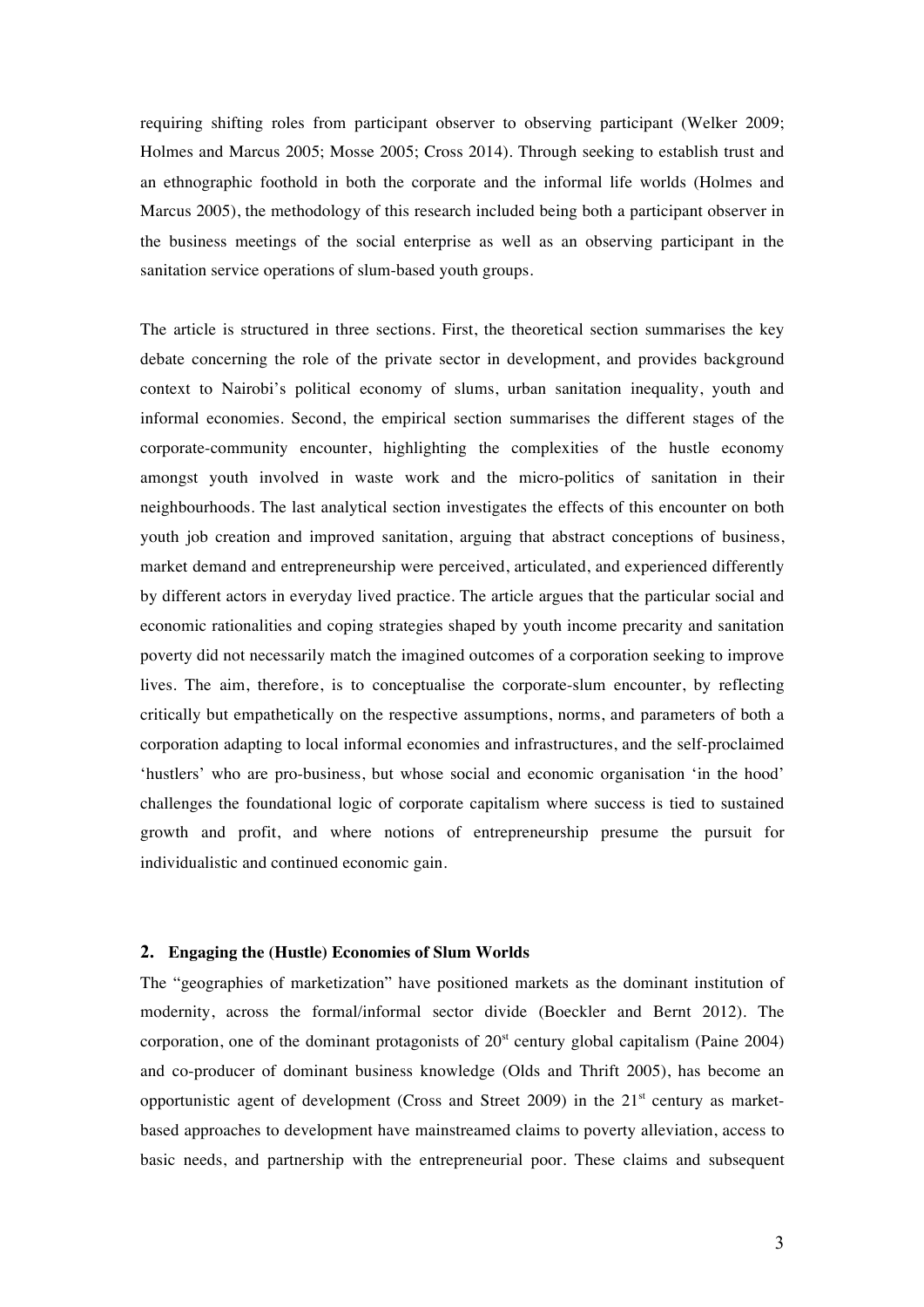practices vary widely across industries and geographies, simultaneously demonized and venerated. Some regard these interventions as void of moral agency (Korten 2001; Welker 2009), others hail them as the most efficient option for delivering on the promises of globalisation including the advancement of social and environmental causes (Hammond *el al*  2007; Hart and Prahalad 2002; Kandachar and Halme 2008). More recent critiques have stayed away from the moral and ethical debates, instead suggesting that appending development claims to social business ventures is both highly unrealistic and questionable business strategy. The provocative argument here is that new business development is challenging enough in low-income markets with highly informal structures, so businesses should stick to their fundamental competencies of growth through sustained increase of supply and demand, rather than hope to address the multi-dimensionality of poverty through enterprise (Simanis 2012). Across the claims and counter-claims of market-led approaches to development including Corporate Social Responsibility, Base of the Pyramid, Markets for the Poor, and more recently "Creative Shared Value," to mention the most common idioms, lie under-explored grounds for geographical inquiry concerning how these increasingly mainstream discourses are put into practice, funded, justified, and contested in rapidly growing cities, and how they interface with informal economies in contexts of unplanned urbanisation.

Two sets of recent literatures focused on the role of corporations in development are ideologically opposed: One rooted in business and management scholarship celebrates the emancipatory potential of corporate-led development and Base of the Pyramid strategies**,**  while the other, including a growing literature on the anthropology of corporations, interrogates the implications of corporate-led development particularly on vulnerable communities. A more nuanced account of the vicissitudes and dynamics of urban informality in everyday lived practice and its encounters with corporate practices *must* engage both sides of the business and development debate spectrum in order to reflect meaningfully on the challenges, limitations as well as possibilities of market-led approaches to development. Therefore, the empirical context of this article dialogues with both of these literatures, as well as building on the informal economy literature in order to conceptualise the *leitmotiv* of key informants, whose conception of business was inextricably tied to "hustling". In Nairobi, the 'hustle' has become integral to the "creolized argot" (Comaroff & Comaroff 2005) of youth living and working in informal settlements (known as "slums" to most in the city, or the "ghetto" to urban youth referring to their neighbourhoods), and this expression epitomises the under-documented and complex social fabric and everyday logics of life in the slums.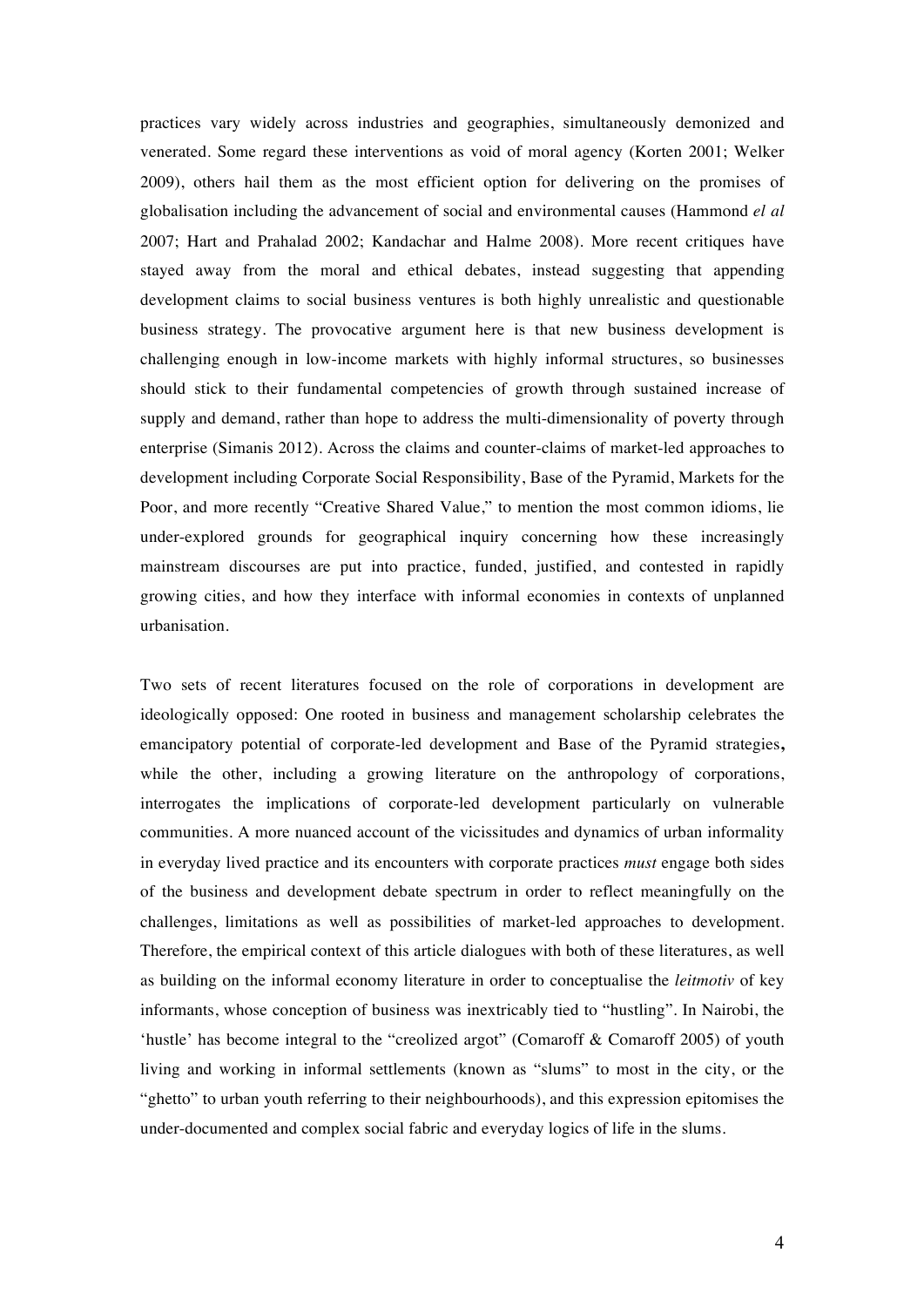An estimated 4-5 million people live in Nairobi, with over 60 % of the city's inhabitants living in slums (Huchzermeyer 2011, 3). This jarring statistic reflects the global trends of rapid urbanisation in the  $21<sup>st</sup>$  century, with one in seven people living in informal human settlements (UN-Habitat 2003; UN-Habitat 2010; Davis 2006; Sattherthwaite 2007). Across mainstream representations of slums, the social and economic modes of organizing, exchanging, sharing, co-habiting, and learning are not only largely and uncritically categorized as "informal", they are usually defined by what they are not (Roitman 1990). This is especially the case with narratives of urban poverty in African slums (Mbembe and Nuttall 2004; Ferguson 2006; Myers 2005). As a result, the lives of the marginalized but majority city-dwellers go undocumented or are reduced to essentialized narratives of either deprivation and entrapment, or romanticised entrepreneurialism. Yet, as informal economies absorb and generate diverse (albeit tenuous) income opportunities amongst a growing urban labour force, unlike normative assumptions that the informal sector is a transient state of economic liminality moving towards the formal market economy, informality is actually growing and becoming the norm in today's global economy (Myers 2011; Roy and Alsayyad 2004; urban informality is growing (Neurwirth 2012).

Scholars across economic anthropology, micro-economics and development have since the early 1970's studied and sought to theorise the "economies of the poor". Starting with Keith Hart's seminal research in urban Ghana, research conceptualising "informal economies" demonstrates the logic of diversifying income opportunities and risk in conditions of rising unemployment and diminishing state welfare in post-colonial cities (Hart 1973; Potts 2008; Skinner 2008). Influencing the justifications for bottom-up approaches to development, scholars focused on development practice concerned with the multi-dimensionality of poverty and well-being through the lens of "livelihood strategies" (Chambers 1995; Chant 2009), to examine the ways in which people's diverse activities, capabilities and assets (stores, resources, claims and access) are mobilized and pursued. Using economists' frames of reference to articulate what the poor *have,* Moser (1998) suggests that an "asset vulnerability framework" points to the "tangible and intangible assets" of the poor, who are in effect "managers of complex asset portfolios." Similarly, Banerjee and Duflo (2011) refer to the poor as "barefoot hedge-fund managers" and emphasize the high degrees of risk involved in "poor economics" and their 100% liability, unlike their white-collar counterparts whose occupations are high-risk but who enjoy limited liability. And finally, a detailed study of "how the world's poor live on two dollars a day" (Collins *et al.* 2009) uses financial diaries in villages and urban slums across Bangladesh, India and South Africa to document the careful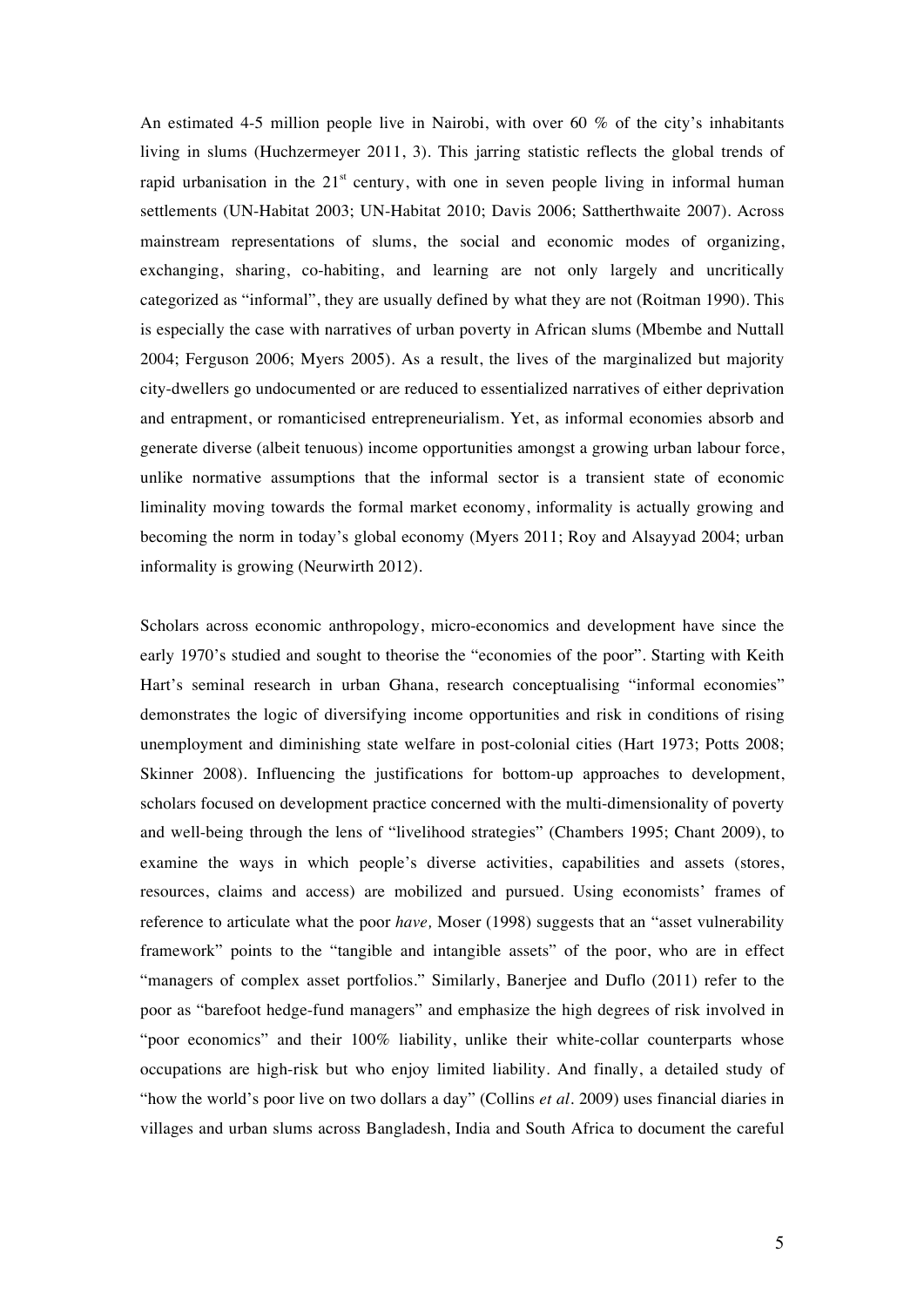attention, financial literacy and frugality that goes into everyday earnings, spending, and saving patterns of poor households.

Read together, these studies capture meaningful though often piece-meal aspects of everyday economic survival demonstrating that being income-poor does not equate lack of planning, but rather requires continuous sophisticated calculations of risk and adaptation to uneven development and the absence of state or other public welfare. Yet, what is often less explicitly articulated in the literature expressing disaffection from the Left in the face of seemingly unstoppable neoliberal capitalism and "privatization of everything" (Watts 1994) is that informal economies re-appropriate capitalist relations, using market means to deliver products and services to customers in their own communities in contexts where state welfare, basic services, and public institutions are often absent or unevenly distributed (Fontaine 2008; Neurwirth 2012). One of the effects of economic liberalization policies has been the increased absence of public services for the city's majority living in material poverty (Chaplin 2011; Ferguson 2006; Huchzermeyer 2010). This absence has fostered entire informal economies capitalizing on the gap left by the state and the available workforce, to carve out alternative sources of work (King 1996). Forms of privatization of public services 'from below' have emerged especially in sanitation, water, and waste services (McFarlane 2011; Gill 2010; Moore 2009; Author 2013; Fredericks 2009).

Gidwani's work in *Capital Interrupted* (2009) is of particular theoretical relevance here, as his ethnographic study of the effects of a large surface irrigation scheme in Central Gujarat on agrarian development seeks to re-orient the discussion towards a broader interrogation of established narratives of capitalism. Euro-centric and neo-classical theories of capitalist accumulation and labour relations do not adequately represent the realities of agrarian capitalism in Gidwani's fieldsite. He points to other "cultural logics" and micro-politics of work to examine the contingent constructions and assemblages of economic relations. It is in this sense that this article points to the cultural logics of youth operating within the urban informal economy, and the alternative parameters, norms, and interpretations of work of these situated informal economies.

In the African urban context, youth (particularly male) experience prolonged transitions to culturally contingent norms of adulthood, and comprise the majority of the informal labour force (Yaqub 2009; Jeffrey 2010; Honwana & De Boeck 2005; Chant 2009; Hamilton and Hamilton 2009; Author 2013). The informal sector has grown due to job losses incurred in the wake of neoliberal economic policies, as an entire generation of young people has never had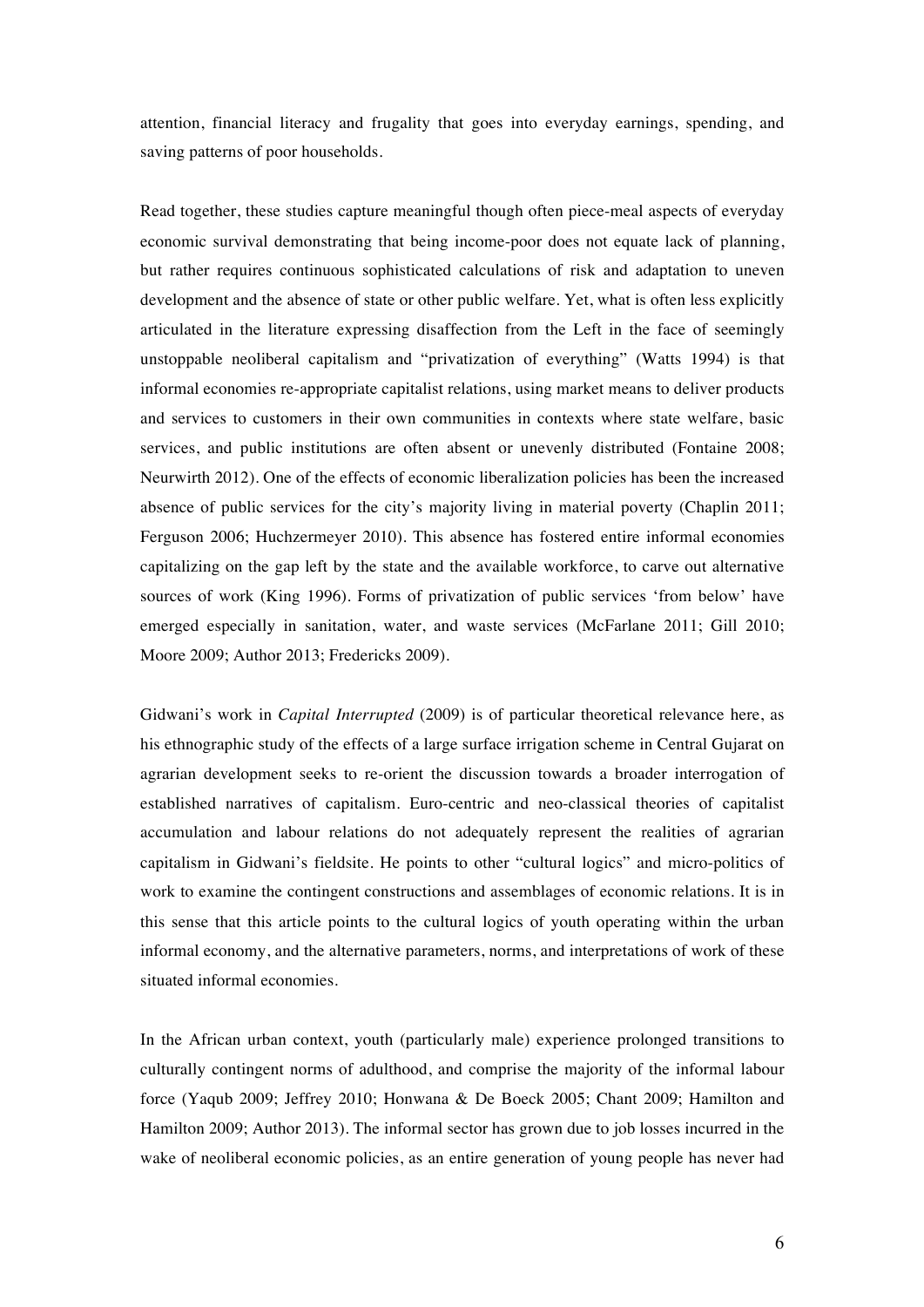jobs to lose. In such a context, youth are perceived as socially and politically vulnerable, a "potential category of exclusion and exploitation" (Comaroff and Comaroff 2005, 22) but whose status of liminality, marginality and "trouble" (Butler 1990) becomes a generative space of opportunism. Youth move fluidly and sometimes inconspicuously between illicit and licit ways of making a living, finding their own "ways and means" which sometimes "involve the supply of hitherto unimagined 'services,'" that may involve illicit or stigmatised forms of work blurring the lines of legality/illegality in the absence of formal employment opportunities (Comaroff & Comaroff 2005, 23). Hence, youth are left to their own devices, to "create their own social worlds" (*ibid.*) and shape alternative economies that both reject formal institutions of authority while maintaining "multiple interconnections" and continuously negotiating political and economic arrangements.

The 'hustle' is an expression of capitalist relations, but performed and exercised in ways that defy central assumptions of capitalism related to particular pursuits of profit, growth, and "rational" economic decisions. "Making a living" (Chant 2009) for youth 'hustling' in Mathare included a portfolio of income generating activities and livelihood strategies that were entangled with everyday street practices of "hanging about" (Jones 2012). Often misunderstood, youth elicit polarized narratives (Comaroff & Comaroff 2005, 20) that mirror the competing discourses of the "slum city" as an lawless ghetto on the one extreme (Davis 2006; Angotti 2005) and a site of creative coping strategies and "generative spaces" at the other (Simone 2010).

In the absence of formal institutional support, chances of survival and success are predicated on "webs of exchange" with other "ghetto bound individuals" (Venkatesh 2006, 95; 103-104). In Nairobi slums, youth operate on the periphery of legal and formal employment, their webs and networks anchored in friendship and place-based youth collectives. These "youth groups," describing their everyday circumstances and work under the idiom of 'hustling', have taken on waste work to strategically modulate between survivalism, livelihood strategy, and contestations of authority, striking a tenuous balance between feeding themselves and renegotiating their place within the city (Author 2013). Rather than the endless pursuit of economic profit, the everyday goals are to remain anchored in their commercial relations, constantly realigning their businesses to fit the demands and shifting economies of their neighbourhoods (Venkatesh 2006). These constant shifts and adjustments reflect the unregulated nature of informal economic structures, and are part of the "cultural logics of work" (Gidwani 2001, 2008) based on constant adaptation and improvisation. These "hustle economies" generate processes of interstitial learning in the streets, and shape "generative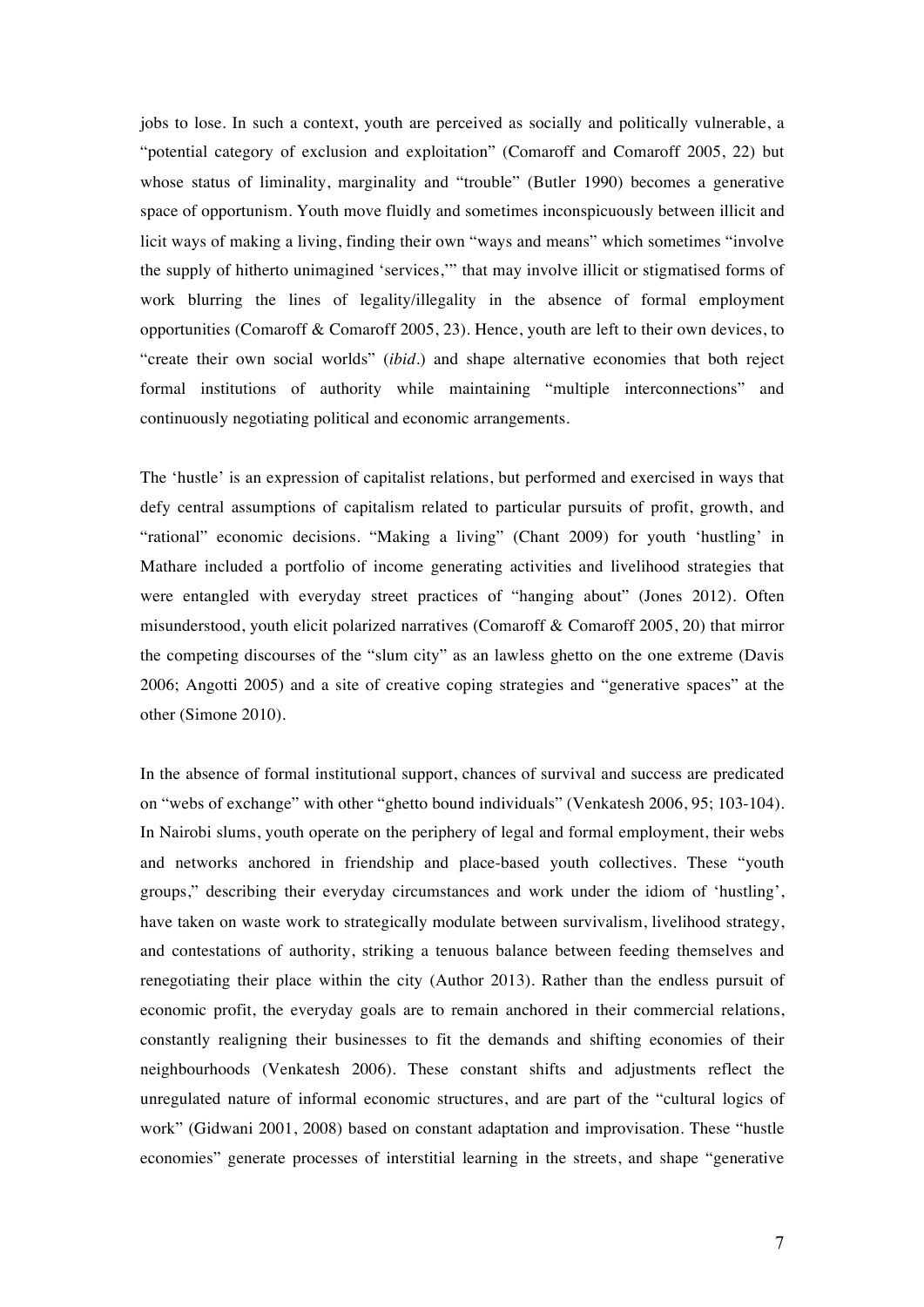spaces of experimentation" for youth (Chant 2009; Hart 1973; Moser 1998; Saunders 2010; McFarlane 2011). These 'hustlers' appropriate and commercialise particular corners, goods, and services as and when they can, often only able to capture the least desirable opportunities, such as dealing with garbage and, in the case of this research, shared toilets. The following section describes how a corporation sought to build on (rather than displace) these existing youth-led waste micro-enterprises to create a new local market for cleaning products whilst delivering positive social outcomes in low-income neighbourhoods including job creation, and safer, cleaner toilets.

## **3. THE CCS STORY**

 $\overline{a}$ 

## **3.1. The Company**

Founded in the late  $19<sup>th</sup>$  century, the Company is an American family owned and run consumer-packaged-goods company. Sustainability has been a core part of the Company's ethos, reflected in its various efforts to reduce the environmental footprint of its operations even before regulations were imposed on industry, and to invest in greening its manufacturing processes through renewable energy sources. Curious about the Base of the Pyramid (BoP) thesis, in 2005 the Company began to widen its commitment to sustainability by focusing on poverty alleviation through enterprise models and became one of the first corporate pioneers of BoP incubation.

The Company's East African subsidiary was established in 1968, five years following Kenya's independence. As a leading provider of insecticide products, the Company had become the world's largest buyer of Kenyan Pyrethrum, a natural insecticide grown in the fertile Kenyan highlands. In the 1980's and early 1990's, the Company was best known to Kenyans for selling locally manufactured mosquito coils, special because they were sold individually for 2 KSH (0.023 USD), and called *Mwanainchi* ("common man"). In the late 1990's, the mosquito coil packaging started shifting its product image and name to a more global brand, and in 2004 the Company's Kenyan factory was closed down. Today, while the Company products are available on the shelves of Kenyan supermarkets, they have lost considerable market share to other corporate competitors.<sup>1</sup> Furthermore, retailers in lower income neighbourhoods cannot afford most of the Company's cleaning products, and at best stock a few of the aerosol insecticide. Ironically, a few years after the "common man" mosquito coil and local production facility were strategically removed from the Kenyan market, the Company would sponsor a BoP project in Kenya to identify potential business

<sup>&</sup>lt;sup>1</sup> Semi-structured interviews conduced in July 2010 with former COMPANY Kenya employees who had worked with the Company from 1992-2003.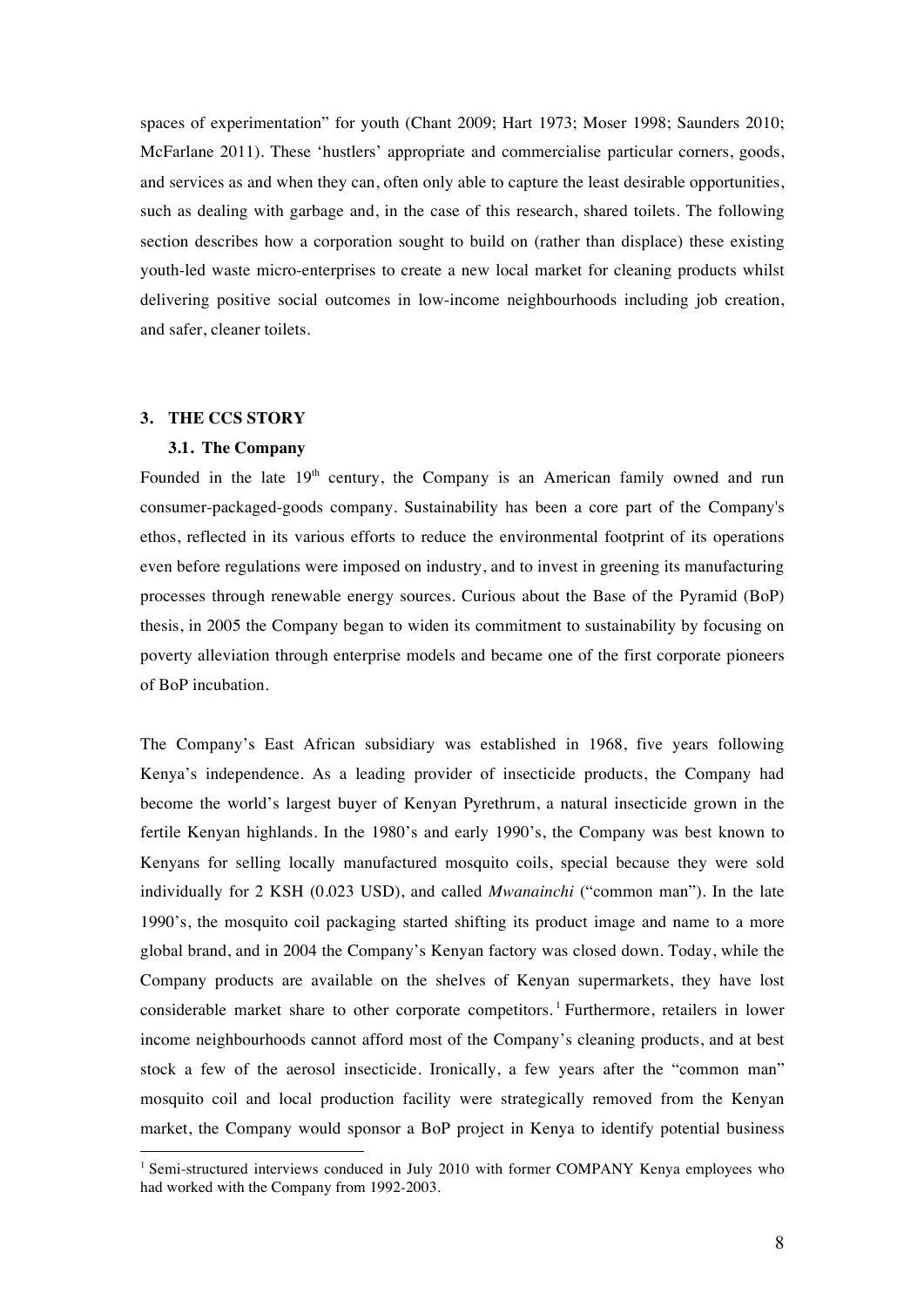innovation opportunities working with and in low-income communities.

### **3.2. Leading up to CCS**

In 2005, the Company sponsored a Kenya-based test of a business development methodology called the Base of the Pyramid Protocol™, developed to facilitate corporate engagements with low-income communities to "co-create businesses of mutual value" (Simanis *et al* 2008). Sponsoring the BoP Protocol™ pilot marked the beginning of a long-term commitment to explore innovative ways to deliver the benefits of the Company products—from insecticides to "home cleaning" products—to previously unfamiliar low-income markets, recognising the need to rethink business potential in communities formally considered charity cases or causes for humanitarian aid (Author and DeKoszmovszky 2012). The venture started out as an applied academic project, and eventually focused on Nairobi's low-income urban communities, as a business innovation initiative.

From the Company's point of view, operating in such a different environment meant accepting and working with 'partners' who had little formal business training. Recollecting the challenges of taking this kind of risk, former VP of Developing Markets noted,

We were working with young people who had very little capital and knowledge about how to start new businesses. In many cases at the Base of the Pyramid people don't even have a rule of law to be able to control their assets or their money or be able to own property.<sup>2</sup>

For any company, this posed a considerable challenge not least because of how difficult it would be to track, document, and monitor operations. And yet the conscious decision to bypass formal institutional channels, including government, and engage directly with young people in the slums afforded the Company a certain license to start *somewhere*. What the business would ultimately become was unexpected.

In 2007, following months of what was referred to as a "test small, fail small and learn big" experimental phase resembling a more standard Avon ladies model of door-to-door home pesticide control service, some of the youth engaged in the process turned their attention away from private services to the ill-maintained community-based public toilets. In Nairobi, due to the shortage of toilet coverage in all public spaces subject to rapid and unplanned urbanisation, toilets have become a business and tool of political opportunism, often fuelling

 $\overline{a}$ 

<sup>&</sup>lt;sup>2</sup> Interview conducted and recorded at corporate headquarters, May 2010.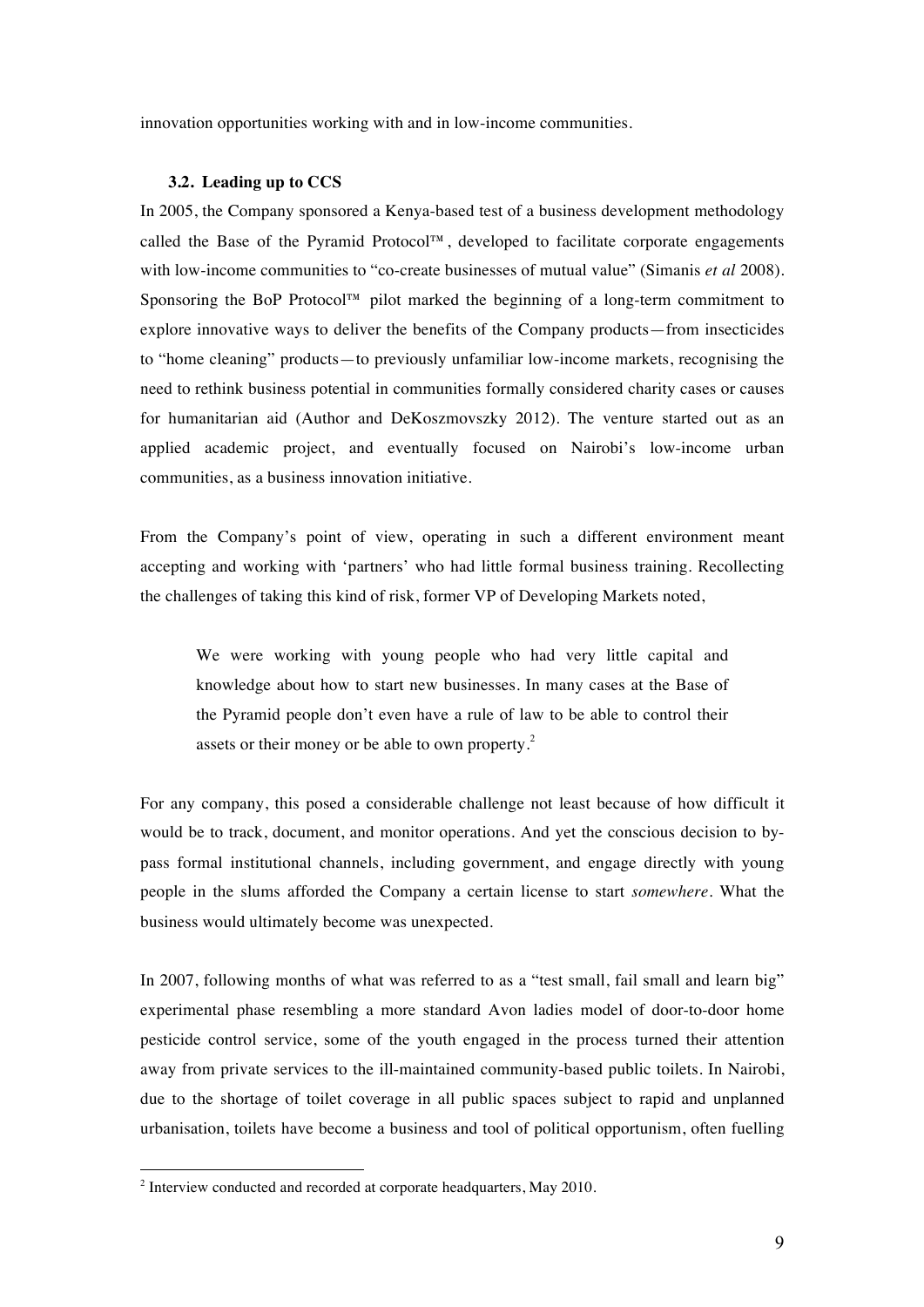the stigmas and "bads" (Beck 1992) associated with slums, including inadequate sanitation (Chiuri 1978). Yet for a company seeking "BoP business innovation", these poorly maintained and managed community resources fit "triple bottom line" values, overlapping commercial, environmental, and social objectives (Robbins 2006). Toilets were at once the site of potential income for youth waste workers, a potential source of revenue and product placement for the Company, and a potential preventive healthcare offering through improved sanitation conditions. So, moving away definitively from the first experiment, the focus of the BoP project turned to developing a shared-toilet cleaning business. The micro-franchise *Community Cleaning Services* was thus co-founded by the Company's American Sustainability Manager (SM), hired in 2006 in part to lead BoP efforts, and the Company's former Kenyan Marketing Manager, CCS' new Manager, to provide an entrepreneurial sanitation service-model to slum residents.

While daily CCS operations were handled by the local CCS Central team (headed by the CCS Manager, the only person *not* from a slum neighbourhood), weekly phone updates and quarterly field visits were part of the Company SM's involvement, as was a delicate balance between considering the challenges of new business development in volatile and unpredictable economies, and considering the unyielding demands and parameters of a multinational company. Everyday operational decisions were made on-site by the CCS Manager, while broader strategic decisions including how to identify potential entrepreneurs, cost structures, team training procedures, and product delivery logistics were made between the Company's SM and the CCS Manager, who referred to each other as "my business partner". While the SM was attuned to local economic realities, had considerable field experience (including basic Swahili skills) and knew most entrepreneurs by name, the nuances of everyday practices amongst local CCS teams were not perceptible from afar. And yet, as the next section describes, these nuances were inextricably linked to the reasons why CCS would ultimately have difficulty scaling its operations, and why its impact was difficult to measure and quantify.

By 2008, CCS operated daily, selling and delivering cleaning services to shared residential toilets accessed by several families, schools, clinics, restaurants, and bars. One of the Company's Research and Development employees had identified the optimal existing formulas of the Company's cleaning products that would prove effective in Nairobi's 'slum toilets' infrastructures. These were imported to Kenya from the Company's Egypt facility in barrels, not cases of consumer packaging. Bulk importation was an important business adaptation for the CCS service model because it "closed the loop" on packaging waste within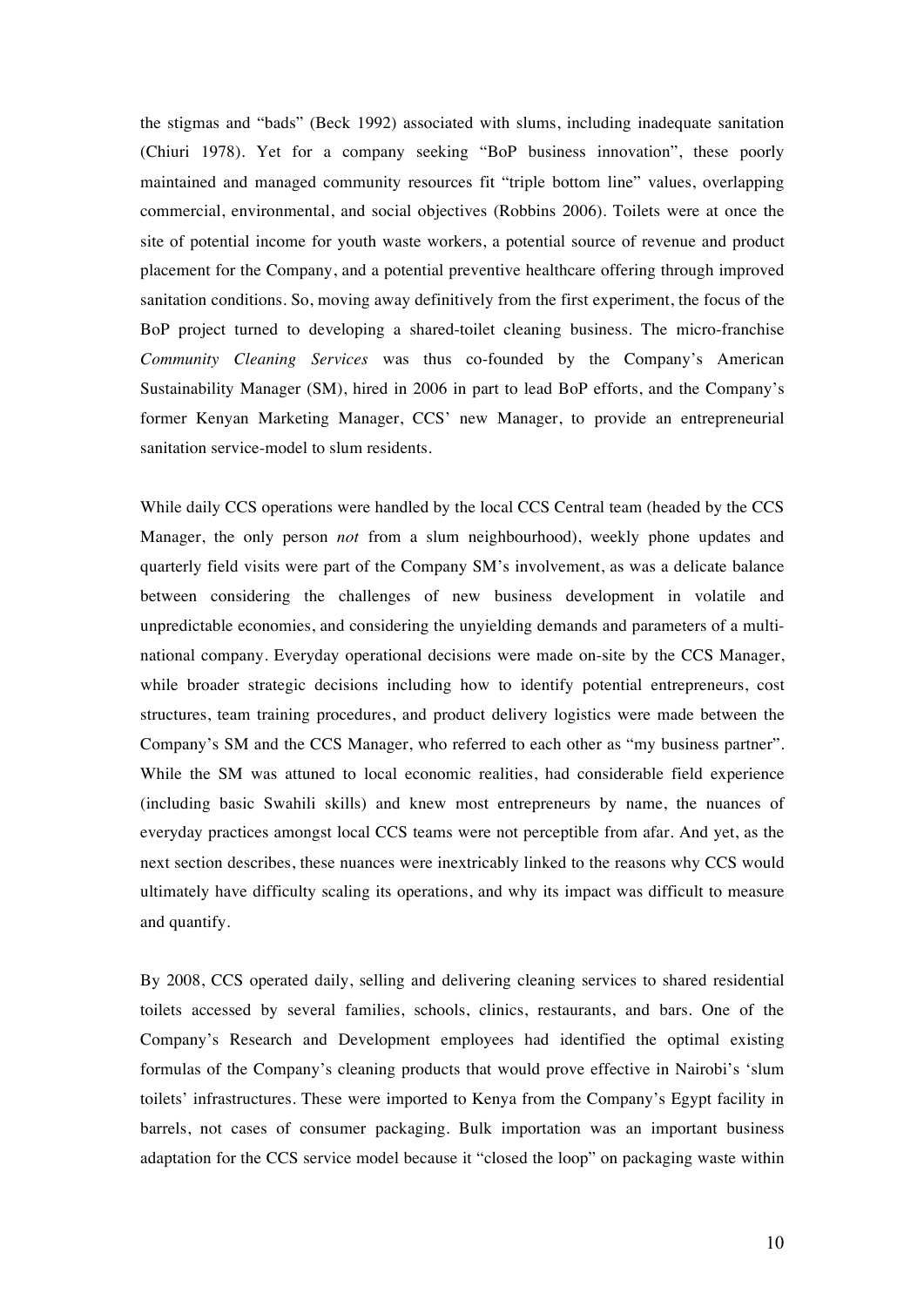the CCS business, allowing re-use of all packaging—locally sourced repurposed 20 litre jerry cans—reducing CCS' environmental impact and service cost.

In 2009, CCS was working with over 20 independent entrepreneurs and over one hundred public toilets, establishing a presence in most of Nairobi's low-income communities. Overall, the business development phase of CCS between 2007 to the end of 2009 aimed to provide a platform for iterative experimentation ("business innovation") and test the feasibility of the business model. In practice, this phase put in sharp relief the friction as well as complementarity of different corporate and community economic logics, parameters and norms.

## **3.3. Embedding CCS**

## *3.3.1.Understanding everyday cultural logics of "entrepreneurs"*

CCS had identified potential entrepreneurs in 2007 with the help of a local NGO with ties to local youth groups whose associations were systematically tied to childhood friendships, football team allegiances, and their local sub-neighbourhood ("the base"). For youth on the fringe of the urban economy and entrepreneurial in spirit, waste work had become a kind of urban rite of passage in the slums, known as *Taka Ni Pato* (Trash is Cash). These *Taka Ni Pato* networks became logical partners for a social business venture focused on urban sanitation.

Youth groups provided entry-points, but an 'entrepreneur' or contact person within the group was then identified and made responsible for selecting a team. At first, most of these teams were composed of 6 to 12 individuals. Initially the entire youth group seemed interested in CCS. They saw uniforms, cleaning equipment, and a "sponsor". Soon after, many members were discouraged that CCS involved hard physical work, door-to-door sales, and meagre earnings—a small initial customer base meant that there were not enough cleaning jobs to justify large teams. Once the novelty of working with an outside sponsor faded, the disinterested left. "They realized that there was more to this work than just getting a free uniform."<sup>3</sup>

For the cleaning teams, CCS work started with early morning meetings at the youth group "base" to assemble, uniform and equipment in hand, and conduct deliberate pedestrian marketing, walking through the slum at peak rush hour to the first toilet stall.

 $\overline{a}$ 

<sup>&</sup>lt;sup>3</sup> Interview with CCS member, October 2009.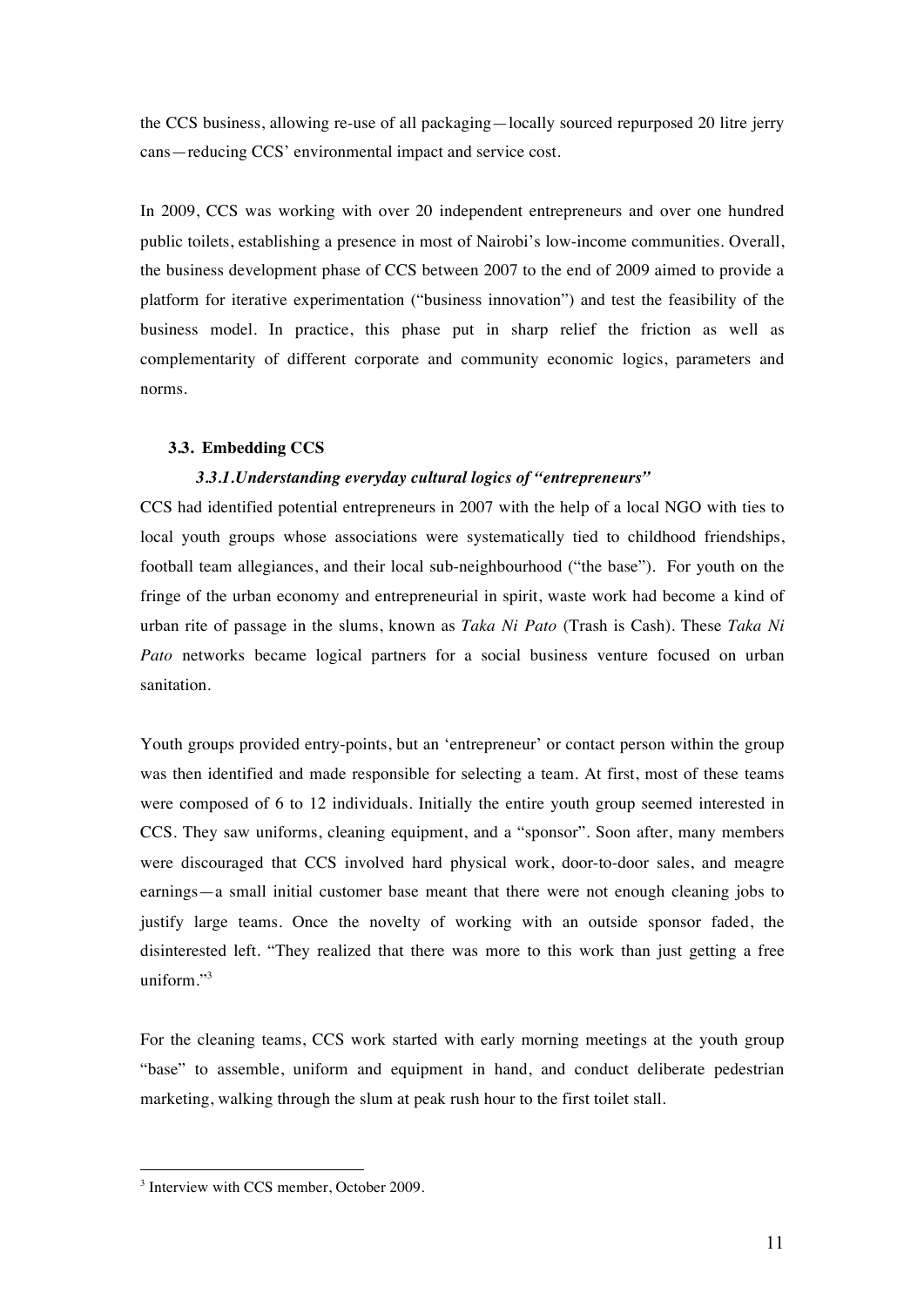Many of these toilets are not well connected to the sewer line, and because of the big number of people using them daily, we have that problem of clogging. It is common to find that there are ten plots [homes] using two toilets, with an average of five people in each plot, so you can imagine the mess they're in. After we clean every part of the toilet, scrub the walls and the floors - every corner, we then use the product to disinfect. Then we add the gel. That is how we clean.  $4$ 

That would be considered "one job". Because toilets were shared, so was the cost of the service, usually between 250 and 350 KSH (3-4 USD), an average of 30 KSH (0.34 USD) "per door" of households whose monthly rent ranged between 1,000 and 3,000 KES (11-34 USD). A CCS job usually involved between two to four cleaners, and each "job" could take between 20 and 40 minutes. Whatever the earnings were, the team split the amount equally, and if the lead entrepreneur wasn't present, he or she would get a 'finder's fee' but the majority of the earnings went to those who actually cleaned. Completely four to six "jobs" was considered a good day.

Although it was deemed easier to deal with one micro-franchisee per area, in practice the unit of the micro-franchisee was the group rather than a single individual. Initially it was hoped that individual entrepreneurs would themselves manage multiple cleaning teams (and hence, scale the micro-franchise). Informed by Western conceptions of entrepreneurship, the Company had encouraged CCS to target "self-interested entrepreneurs" (Dolan and Rajak 2011) who were dually motivated by prospects of an additional business opportunity, and by bringing the "social benefit" of the cleaning service. Yet, individuals who would prove to be capable "self-interested entrepreneurs" were not necessarily "team players" nor considerate of community interests. For instance, one such entrepreneur nick-named Ben Clean was initially lauded for his ability to grow his enterprise, but was eventually asked to leave CCS in 2009 when it was rumoured that he was using acid to "make the bowl as white looking as possible" while not providing protective gloves for his cleaners.

In contrast to Ben Clean, most CCS entrepreneurs were accountable to and part of a youth group collective. So in practice, the cleaning work and customer relations, operational decisions, and even cash management were shared or rotational responsibilities amongst a smaller unit within the youth group. Consequently, by late 2009, the nomenclature within the Company and CCS Central officially shifted from "entrepreneurs" to "mobile cleaning teams" (MCTs), which had paradoxical effects. On the one hand, promoting a more

 $\overline{a}$ 

<sup>&</sup>lt;sup>4</sup> Interview conducted in Kawangware, Nairobi, with CCS "Quality Assurance Professional", May 2010.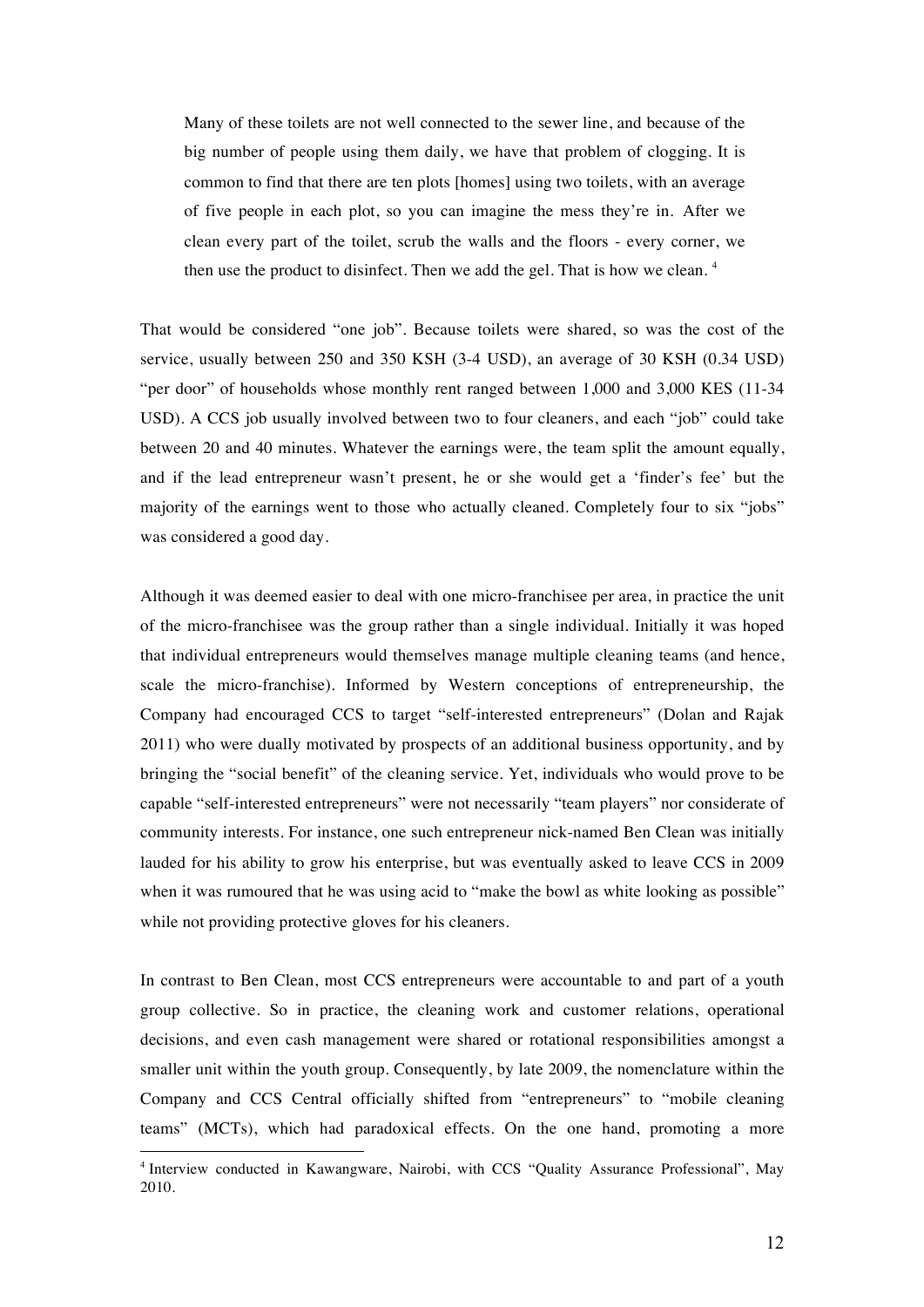egalitarian and less hierarchical structure meant that if the so-called entrepreneur faulted for whatever reason, another team member could take the reigns and keep operations going. On the other hand, managing teams meant having to acknowledge group micro-politics.

Most teams had specific days for CCS work. Mathare Number Ten Youth Group (MANYGRO) had a landlord for whom they cleaned daily, but most other CCS teams had weekly clients, and a few monthly clients including primary schools. The likelihood of accessing water was higher in the earliest part of the day, so jobs were often completed after dawn, and during dry season when water was predicted to be scarce, the teams ensured to fill (and guard) enough 20 litre jerry-cans of water the night prior, and rented the CCS handcart to transport them around. The end of a CCS workday could be at 10 a.m., noon, or 2 p.m. But it was rarely the end of the workday. Before the team disbanded, if the group felt rich that day, they might buy a cup of "chai" (tea) and a "*chapati"* (flat bread) from a local street-food vendor. That was often the first meal of the day, and usually the last until suppertime.

CCS youth could spend hours after their day's work hanging around their base in their CCS uniform, a sort of de-facto marketing statement that became part of a performed "face to face" kind of capitalism (Jeffrey 2010) where corporeal presentation, movement and style, afforded the MCTs a degree of improvisation and interpretation that mere products and their packaging narrative could not have. In their professionalizing function, the uniforms afforded MCTs not only the legitimacy to enter semi-private compounds, schools and elite spaces such as the local Chief's compound, but also gave specific meaning to the moments of *kuzurura* (loitering) that provided a public sign-post implying, "I may be idling right now, but I had a job today". The various meanings and moments of uniform display illustrated how CCS' branding was locally appropriated, a highly "embodied" work practice (Gidwani 2001) that was incorporated into the subjectivities and performance of the "hustler". As they circulated the neighbourhood to come in and out of semi-private spaces to clean, they moved from one public space to another as branded pedestrian "sales people", "professionalizing" the hustle economy of waste work and rendering "dirty work" more visible and acceptable.

Some MCTs created a separate CCS account to keep track of earnings, even if part of CCS revenues were re-invested in other youth group activities. Each team handled this "weeding out" process differently, but systematically most CCS MCTs ended up being a four to six person collective, anchored within a broader youth group of approximately 25-30 members. As a result of this internal fissure, practices of *kuzurura* involved two contrasting though adjacent rhythms: youth who were working at a particular time, and their other mates who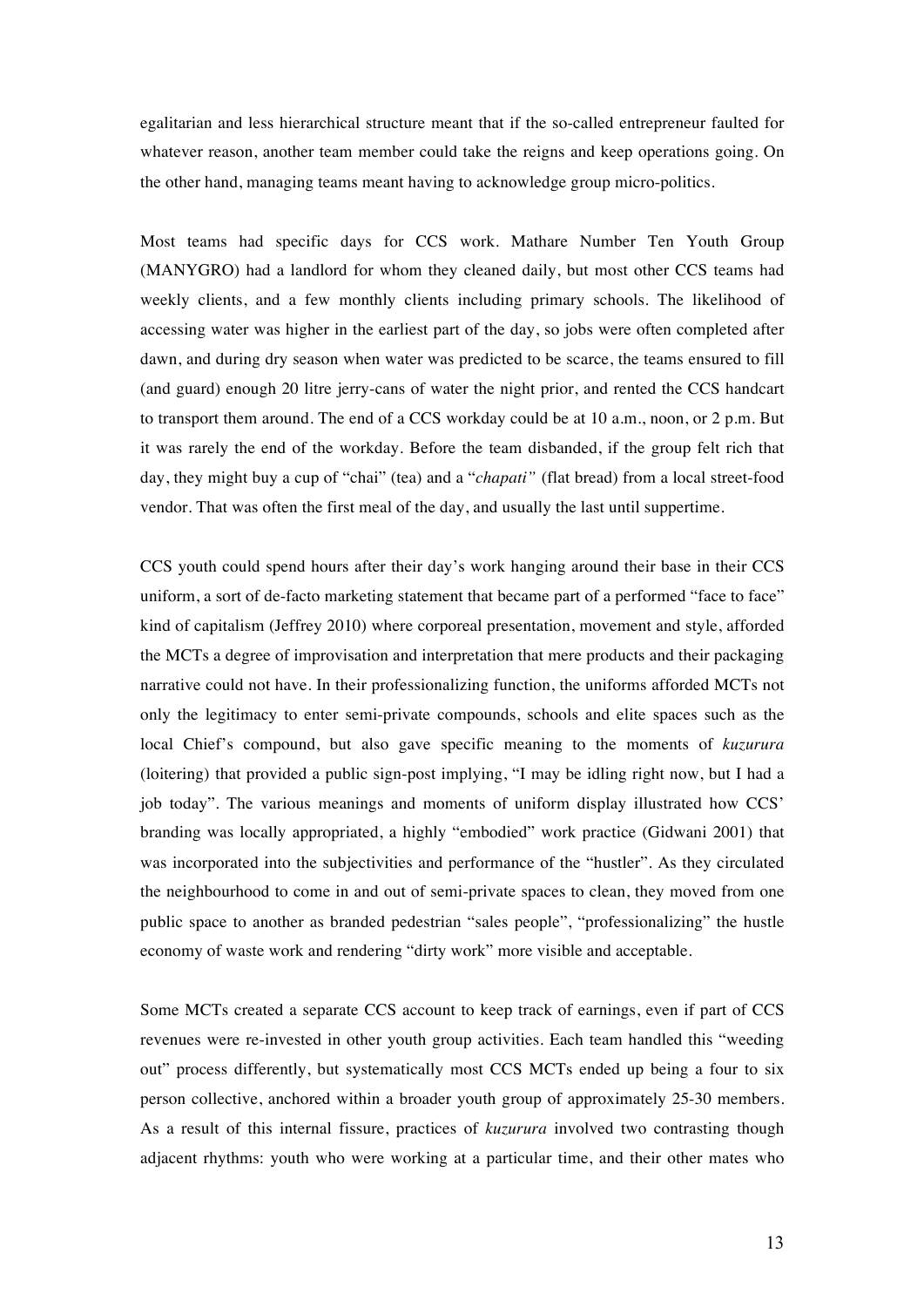were hanging out—those on the "job" adjacent to the "jobless corner". The jobless corner provided a social entourage, and served as a source of protection in the face of potential harassment from police, other youth gangs, or the disapproving remarks of overbearing *wazee watiaji* ("elders on our backs").

#### *3.3.2. Economic rationalities in 'the hood'*

Since 2007, MANYGRO's CCS team had identified the lack of community toilets in their community and targeted two kinds of customers. They marketed CCS to households that had access to a shared residential toilet (trained and encouraged by CCS Central to do so). They also negotiated with the landlord of a residential plot in a central area of their neighbourhood to construct a "community toilet" in 2006. The agreement was that MANYGRO would manage running and operations of the toilet at a pay-per-use cost of 2 KSH or 150 KES (1.68 USD) per month per household. In exchange, MANYGRO paid the landlord 700 KSH (7.83 USD) a month, and agreed to take on any repairs or additional costs including water. This toilet had significant local meaning, serving thousands of residents who otherwise lacked access to a shared facility. The CCS team cleaned it every morning and after a while, most neighbouring shack-dwellers, whose landlords had consistently refused to provide shared toilet facilities in the residential compound, accessed the MANYGRO toilet for a monthly fee. In 2011, MANYGRO added to the community toilet's offering (and revenue potential) when they re-routed a water point so the toilet had near-by access to water, adding significant value and foot traffic to the MANYGRO "base".

Between August 2009 and April 2010, MANYGRO's CCS sales—number of toilets cleaned and product used—remained relatively consistent but stagnant throughout the months. They sought out customers within their existing garbage collection customer base—residents with whom they had developed trusted relationships over the years. The leitmotif explanation for lack of growth was, "it's difficult to market CCS because so many people say they appreciate the end result but cannot afford to pay for it regularly." But as the following section shows, the challenge was not only the (un)willingness or (in)ability to pay.

As *Figure 1* shows, the challenge of scaling CCS was that even those who seemed most active in CCS work still held onto their other sources of income, which formed an expanding portfolio of income generating activities including garbage collection, plastics recycling, and urban farming. For MANYGRO, CCS provided the seed capital for their urban farming business, and important access to business training and regular visits from CCS field officers, affording MANYGRO a certain status of recognition and influence in the community as a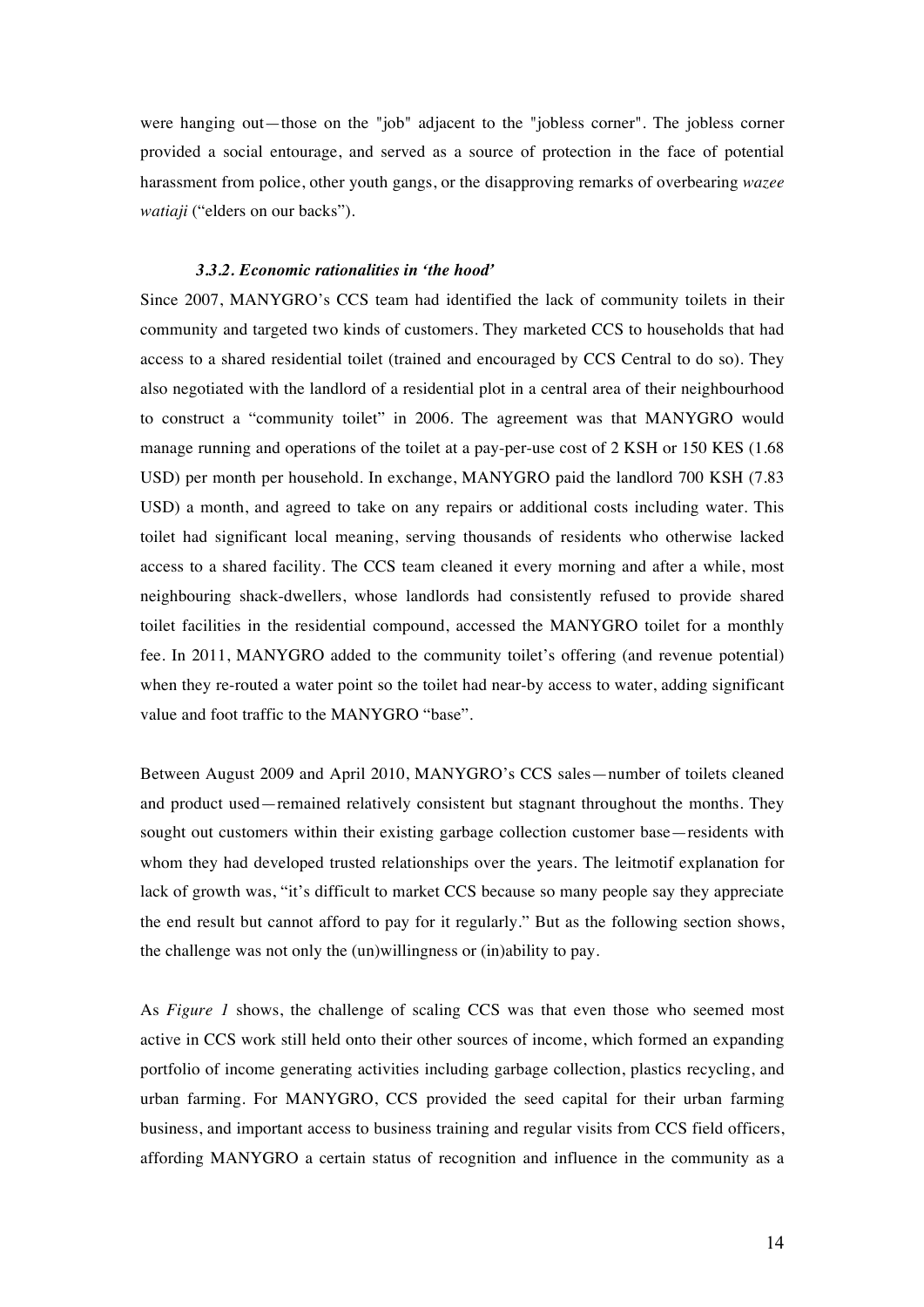youth group capable of eliciting external sources of attention and support including NGOs and the Company. This risk diversification depended on logics of solidarity but was also subject to peer pressure amongst group members whose allegiance and sense of place was highly situated. Both the territorial sensibilities of the groups who were economically bound to their "base", and the individual social cost of doing "too well" posed real psychological limits to individual economic gain, regularly manifest as strategic discretion concerning personal income and an implicit resistance to scaling up the portfolio (Author 2013). Each enterprise stayed strategically small in scale, and profits from one were used as seed capital to invest in another, allowing the diversified portfolio to expand laterally. Consciously hiding and subconsciously limiting one's income was a protective mechanism against the risk of becoming a target for crime, being exploited by friends and family and subject to social exclusion.

So, MANYGRO CCS sales numbers indicated a tendency to maintain a limited number of regular customers and focus especially on the "daily clean" of the community toilet. They were not trying to grow their CCS business, and certainly did not venture out beyond their informally marked economic zone of existing residential garbage collection customers (*see Figure 2*). This raised the following paradox. They admitted that,

Unlike with garbage collection where you get paid once a month and the income doesn't change since you have a set number of plots each month, with CCS you get paid each time you clean, and the income and customers have potential to continuously grow.<sup>5</sup>

### [FIGURE 1 ABOUT HERE]

 $\overline{a}$ 

And yet, to MANYGRO the importance was retaining a set number of customers. Whilst they participated in CCS Quarterly General Meetings where the "market potential" of tenement buildings in each CCS customer base was discussed at length amongst the MCTs, in practice MANYGRO were more committed to sustaining a constant, albeit small-scale venture.

In contrast, one of the CCS entrepreneurs locally known as *Mzee Kijana* (young elder) who worked as a sole entrepreneur, had little ability to retain "repeat" customers and instead focused continuously on seeking out new customers beyond his immediate residential periphery. *Mzee Kijana* belonged only loosely to a youth group and was not involved in the

<sup>5</sup> Focus group discussion, Mathare 10, January 2010.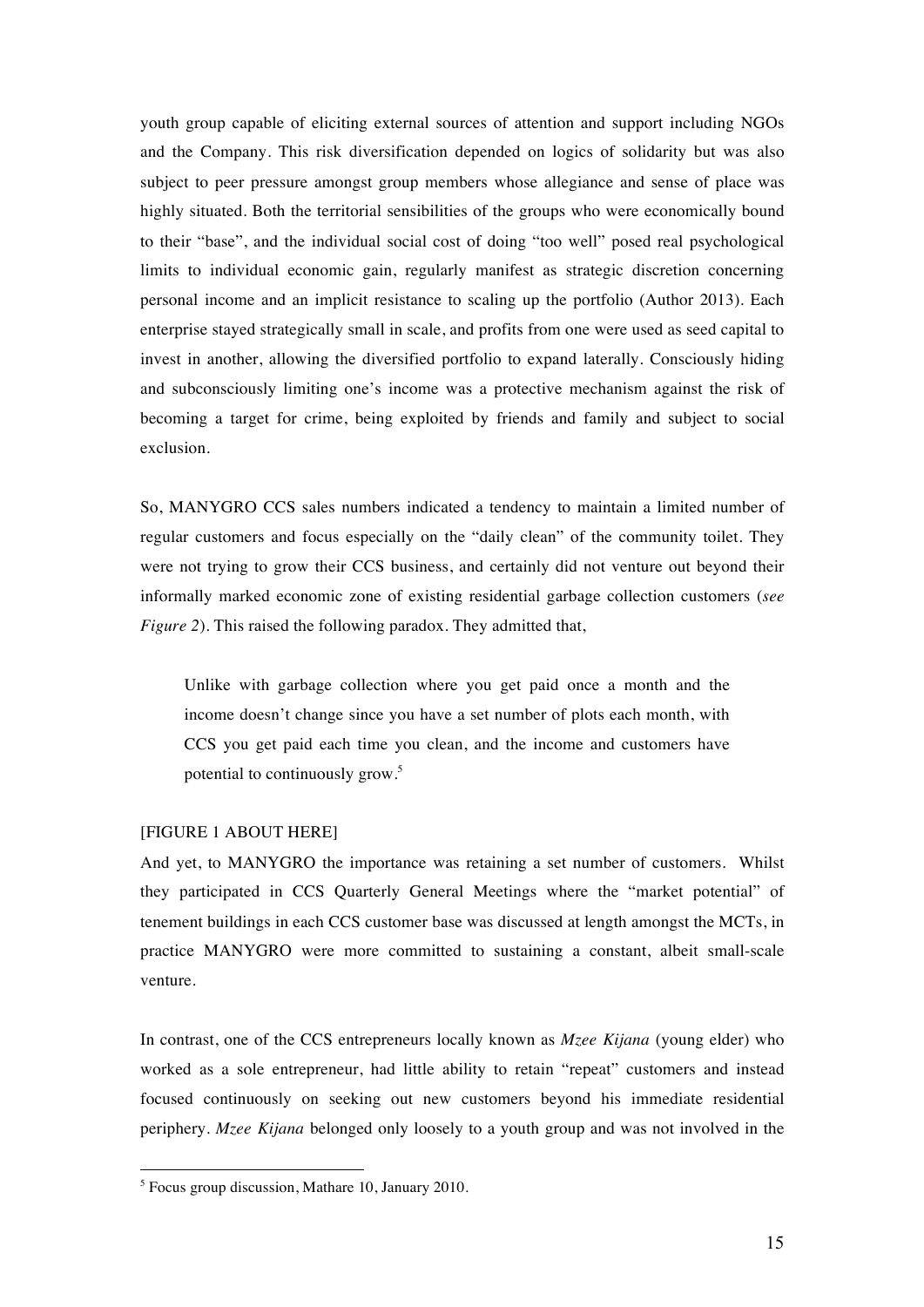garbage economy, or its associated economic or relationally constituted territorial zoning. He was the only 'non-youth' CCS member (in his late 40's), and preferred to work alone, hiring cleaners he trained personally on a case-by-case basis. MANYGRO and *Mzee Kijana's* approaches and impact contrasted: a small sustained set of repeat customers versus the continuous expansion of a one-off customer base. As these two examples show, CCS members and their life histories challenged the deceptively homogenizing qualifier 'microfranchisee' or even 'entrepreneur.' Despite efforts to standardize operations, no two CCS teams would ever be the same, act the same, work the same, nor would the value of CCS work acquire the same meaning to any two "hustlers". The notion of a 'job' in the hustle economy was often spoken about in similar terms but lived in different forms from one 'hustler' to the next.

## [FIGURE 2 ABOUT HERE]

## **4. CONCEPTUALISING IMPACT WITHOUT GROWTH**

#### **4.1. Turning hustlers into entrepreneurs**

The incremental growth of the business, "one toilet a day", was to many CCS respondents a source of pride in a context otherwise marked by expected and frequent setbacks. This contentment in incremental improvements, akin to the "politics of patience" (Appadurai 2001) of other community-led slum upgrading efforts, would inevitably clash with a corporation's temporal expectation and vision of change. To the Company, "incremental change" meant stagnant growth, and equated its investment to loss. Conversely, CCS' Manager understood (and relied upon) the reality that change and gaining communities' trust took time, that "trust has to be earned and cannot be forced."<sup>6</sup> But to the Company's Sustainability Manager, "patient capital" and social investment had a rapidly approaching expiration date after six years. CCS' Manager was aware of this and received considerable pressure from his business partner to produce more data from the field to justify the investment if only for "business innovation learning" purposes, yet did not express the same sense of alarm when faced with CCS' "P&L" (profit and loss). This tension was reflected in the weekly CCS meetings between 2009 and 2010, which simultaneously offered moments of ephemeral celebration concerning positive field-anecdotes, followed by deflated enthusiasm when the "numbers" of that month were disclosed. At best, MCT sales had plateaued throughout that year. While business concerns were raised about CCS' inability to scale, my ethnographic research revealed that youth perceived a limit to the desirability of growth and the risks of doing "too well" (Author 2013).

 $\overline{a}$ 

 $6$  Interview in Huruma with Mzee Kijana, July  $14<sup>th</sup>$ , 2010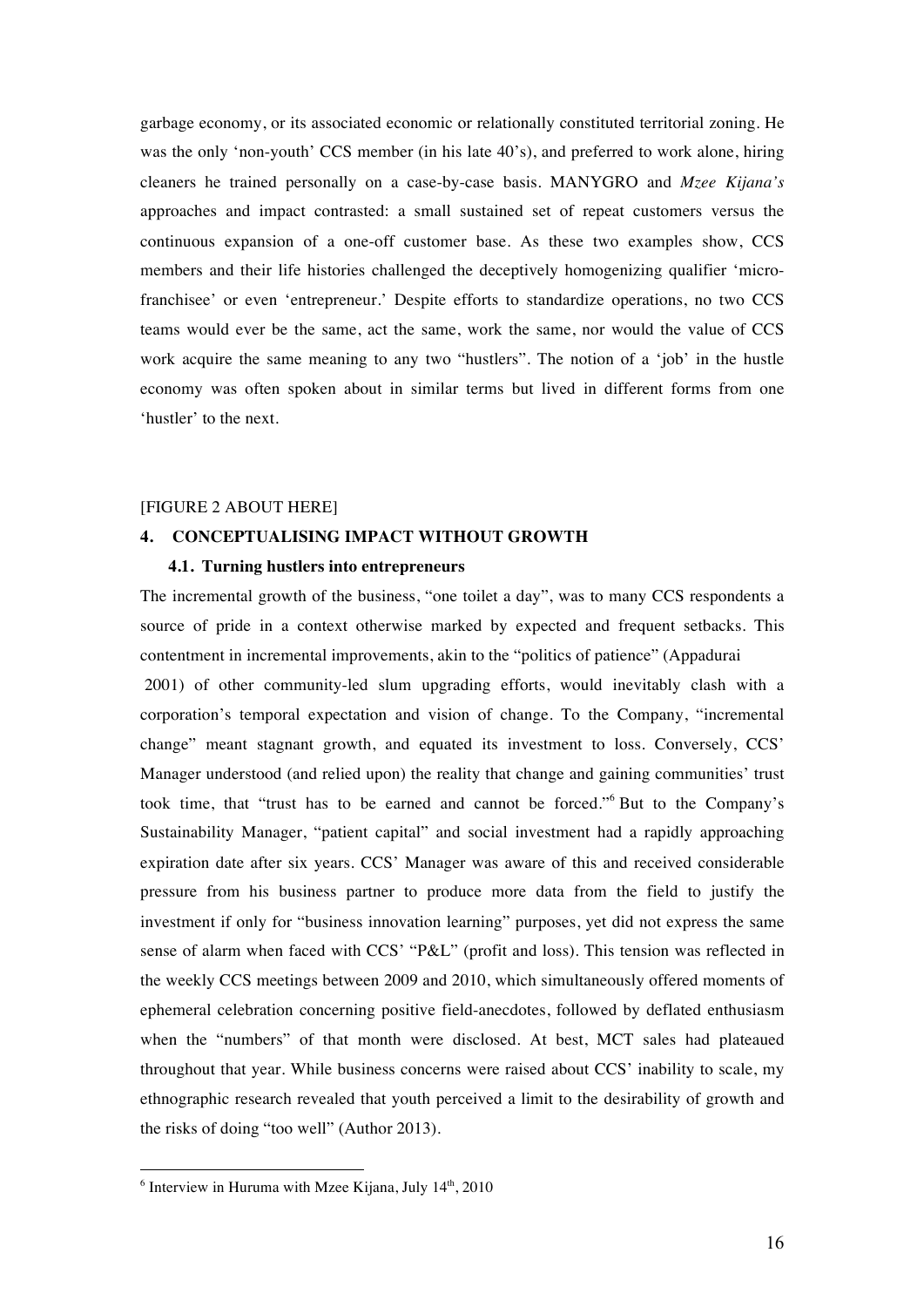To the *Taka Ni Pato '*hustlers,' for whom income activities were diversified into a waste work portfolio, CCS meant *job creation for youth* equated with two key values: "earning an honest living" and "building trust" with customers. According to one of the first CCS team leaders who had an active role as a youth mentor and football coach, opting for an "honest living" meant making a choice between potentially higher gains from criminal activity, (despite high risk of gang in-fighting and conflict with the police), and working hard for a small wage. CCS faced the following paradox: It offered more lucrative work than casual labour in the industrial area, with a fair payment structure, in-field training and a strong social support system. However, in fostering self-employment around an un-established service, each team was responsible for marketing, customer relations, and recruiting new members. This made it much more laborious than the alternative income generating activities in the 'hood' that had become well-established businesses (garbage collection, second hand sales, recycling) and less lucrative than petty criminal activity, or just relying on NGO projects engaging youth as foot soldiers, often jokingly referred to as "feeding programmes".

Trust was critical and yet difficult to ground in concrete terms, as consistent with the informality of social and economic relations. No CCS contracts existed and any attempt to draft official contractual agreements might have put off most of the 'hustlers' whose work always retained a degree of strategic discretion. The notion of trust was continuously evoked in relation to cash management, customer relations, inter-team dynamics, and between CCS entrepreneurs and CCS Central. The issue of cash management in particular reflected the tension between self-interested individualistic behaviour and group interests.

Striving for an honest living and earning trust of customers and peers alike were ideals that could not be granted with permanency in a context where survivalism and unforeseen circumstances often created lapses of solidarity and group ethics. So while both "earning an honest living" and "building trust" were laudable and oft expressed goals in normative rhetoric, in practice they were both entangled with the messier reality of the *mtaa* ("hood") where constant risk calculation and opportunism in the face of everyday adversity blur the line between licit and illicit work.

CCS wasn't meant as a temporary band-aid to urban poverty or to just target a phase of youthhood in a tokenistic fashion. Many individuals within CCS had grown with it since 2006, going from team cleaners to team leaders to hired staff or "mentors" of other teams. Both the Company's SM and CCS Manager agreed that all CCS personnel needed the same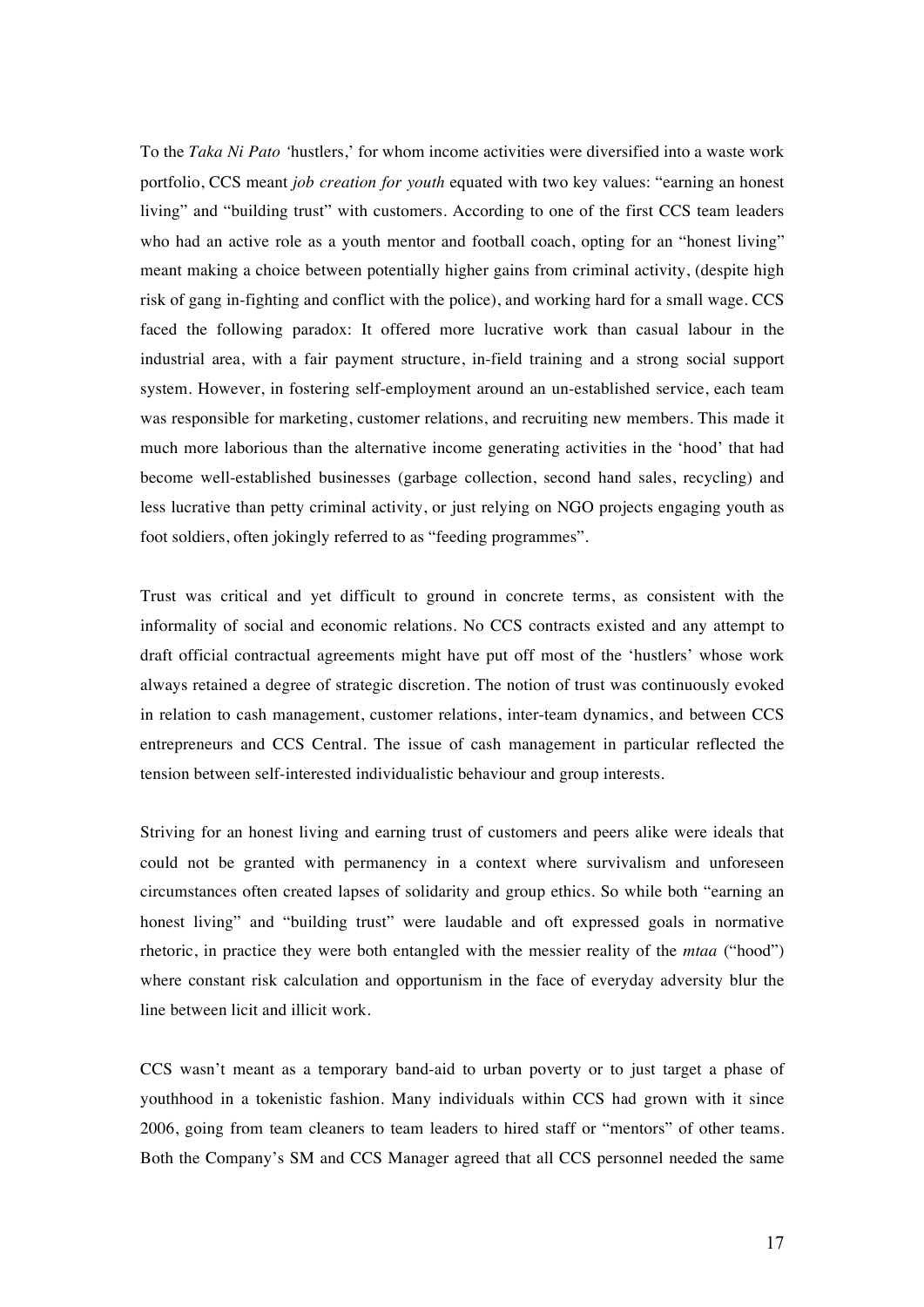"street credibility" and knowledge of "codes of the streets" as any savvy "ghetto-based" entrepreneurial youth in order to relate to, let alone manage teams.

Often as businesses grow, they start needing people with bachelor or even master degrees, bringing people from outside. This is what makes us unique, as long as we're able to say we create employment opportunities within these communities, the people working within CCS will be from these communities. The second you start having country manager or someone running things with a masters, you begin to withdraw from these communities.<sup>7</sup>

For some individuals, CCS had provided either a stepping-stone to other forms of work or education, or a legitimizing channel towards attaining symbolic markers of adulthood. For example, for Mambo, CCS was the first job he had *not* wanted to quit after four months. It was a vehicle with which he was able to mentor and motivate troubled youth along with football, offering alternatives to criminal activity. In December 2011, savings from years of CCS work helped him finally afford a proper dowry and wedding celebration to make official his union with his long-time partner and mother of his three children. These were meaningful but intangible effects, detectable through ethnographic study but difficult to measure and communicate in "return on investment" terms, as the next section illustrates.

#### **4.2. Socially meaningful, commercially insignificant**

At the community level, by 2009 CCS was "becoming a movement. The name speaks for itself".<sup>8</sup> CCS clients and non-clients alike referred to the "professionalism" of MCTs and the use of the Company's "world class" products. Visual and olphatic references to the "sweet smelling" product or "whiteness of the bowl", driven by personal and social pride, stood out above any health benefits. Despite income and infrastructural poverty in Mathare, residents valued having a toilet facility that they, their families and their guests could use without discomfort or shame. CCS was the only community-based business to provide and enforce the use of uniforms, protective gear, and cleaning techniques subject to "quality control" followups.

Recent anthropological studies have provided key insights related to the retail distribution of products in low-income markets, and the political economy of such products (Burke 1996; Cross and Street 2009; Dolan and Rajak 2011). CCS did not resemble most mainstream

 <sup>7</sup> Personal communication with CCS Manager, Nairobi, June 2010.

<sup>8</sup> Observational notes, community walkabout with CCS entrepreneur, March 2010.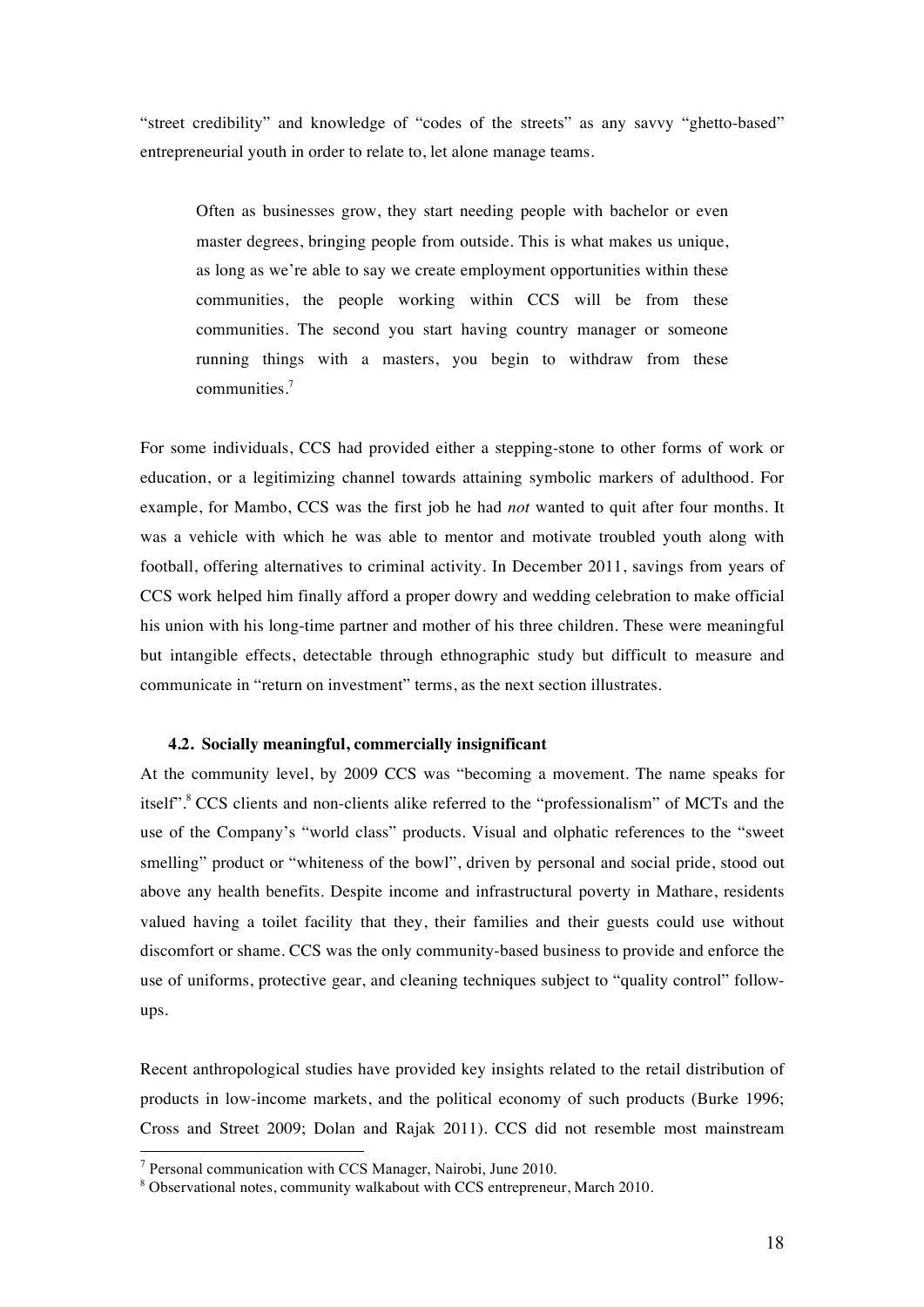corporate approaches seeking explicitly or implicitly to shape and meet "common sense" hygienic demands. In contrast to other BoP businesses, CCS did not distribute "sachets" of cleaning product to local small-scale retail outlets, to be sold to individual customers for private in home use, but instead trained *Taka Ni Pato* 'hustlers' to operate as entrepreneurial channels of product sale through a service model, targeting a "public good". Targeting public toilets was precisely what had enabled the impetus of CCS at first, but what also entangled business practices with the contested attitudes towards the shared commons, and towards the agencies of residential "end-users". The issue was not convincing people that CCS offered a valuable service, but instead convincing them that the service's cost of was worth the price, and this was not merely a matter of "better marketing" but rather of understanding the norms and codes of the local economy in relation to sanitation.

Within the informal waste economy, residents were end-users of sanitation and waste services, but exercised their agencies in different ways. In certain cases, the "end-user" was a citizen recipient of the right to better sanitation. In other cases the end-user was an agent of improvement. In all cases, the end-user became a "consumer-client" of a particular service. In merging the roles of citizen and client, community member and customer, sanitation was both subject to consensus building (when it came to maintenance, management and payment) while remaining a private matter of consumer choice and personal hygiene. In this regard, CCS faced the following paradox.

In Mathare, the commercialisation of public health and basic services (e.g. water vendors, waste collection) had already happened, given the absence of municipal service provisioning. Therefore CCS was actually *building on* existing modes of grassroots basic service privatization. In these hustle economies, you could not get anything done if you didn't "do it yourself" or pay some enterprising person to do it for you. Mathare hustlers at community levels have long been private providers—albeit small scale—offering services in the absence of municipal provisions of proper waste and sanitation management. Yet, given that CCS's model depended on private interest and capital engaging with the delivery and management of "public" services and goods, turning residents with very little disposable income into paying customers of the most basic bodily practice was not as obvious as anticipated.

CCS's offering inevitably shaped new geographies of "difference and subjectivity" (Burke 1996) as certain residents became "regular customers" of the cleaning service, while others did not; as certain 'hustlers' of waste work were refashioned into uniform wearing "sanitation entrepreneurs" representing a "professionalised" company name, while other peer groups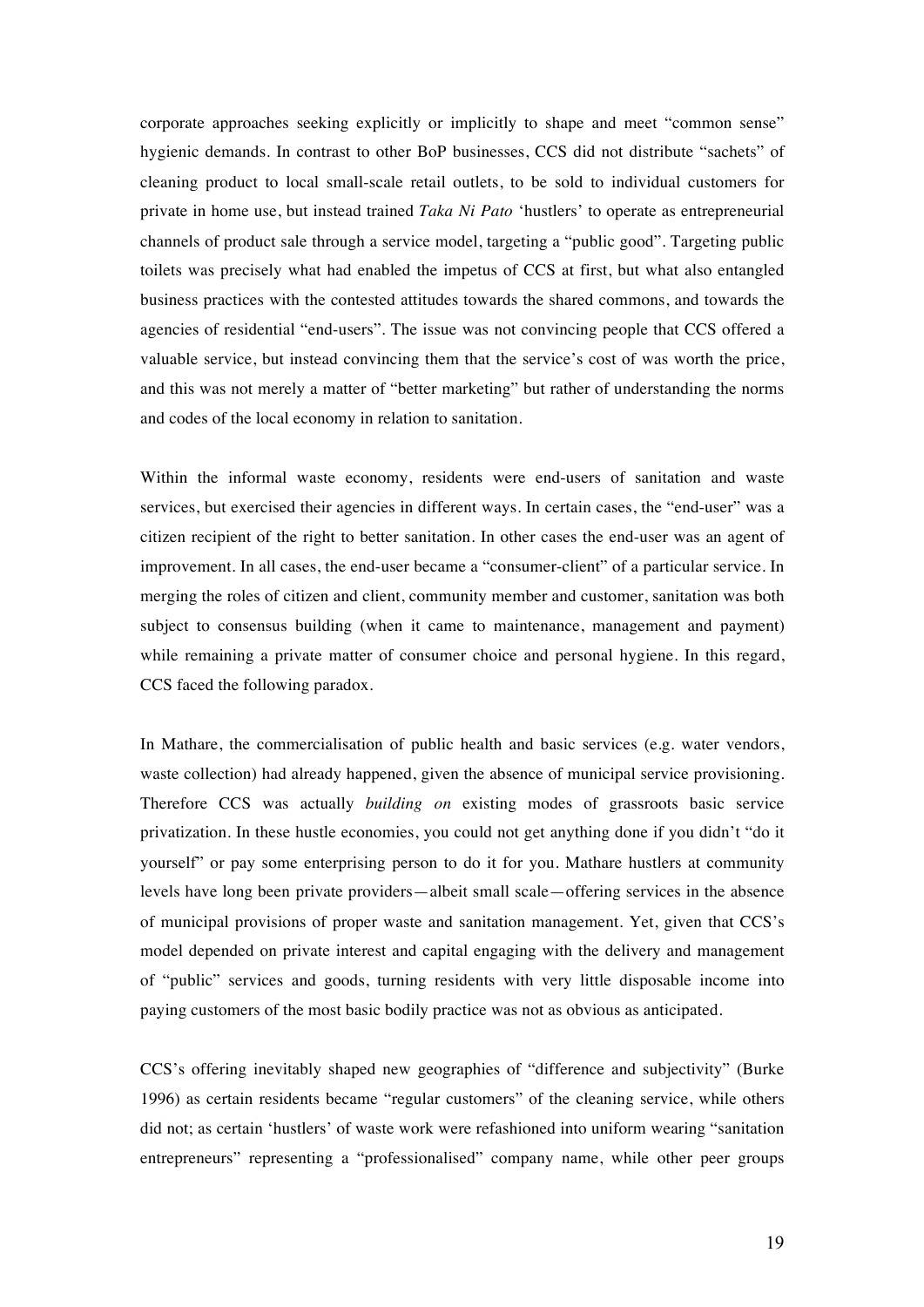involved in similar waste work remained isolated from external support. These cleavages within slum neighbourhoods where CCS had a presence reflected the inevitable geographies of exclusion that occur through monetized economies and fee-paying services, no matter how "socially responsible" the business model may be in theory. The fact is, CCS became embedded in existing structures of difference and uneven access to a clean toilet. Most 'customers' were residents living in semi-private shanti-compounds or a 4 to 8 storey tenement walk-up. The "cleaning contract" had been informally established with the landlords, who had consistently neglected the state of these poorly managed shared toilets (in the poorest pockets of Mathare they even refused to build a toilet for their tenants). The other public toilets serviced by CCS had always been pay-per-use toilets accessible by surrounding households, local businesses, schools, and pedestrians. CCS had either been given a license to clean these ill-maintained "public goods" by local politicians or had sufficient social capital and "muscle" to rehabilitate the toilet themselves. Moreover, improvement schemes could not just create a supply, be it of upgraded housing with self-contained toilets, rehabilitated toilets, new toilet construction, or more 'education' campaigns regarding health and hygiene. They could only create change if matched by grassroots efforts to build demand. Part of creating the demand was to normalize the monetization of *cleaning* shared facilities and human waste disposal through justifications attesting to environmental and public health claims. But these normative values were often rendered irrelevant in the face of adverse infrastructural conditions, to the extent that abstract notions of "social good" or "public health" were less convincing claims than economic value. If it cost more to be healthy and safe without some immediate benefit (e.g. mobile phones cost money but the value is clear and the return on investment immediate), behaviour change was unlikely in slum economies.

According to triangulated interviews conducted with residents and local clinicians, the cost of treating a case of diarrhoea was equivalent or higher than the average day's wage of a slum resident, and a third of one household's monthly rent. But while appending a social and health message to a commercial sale might seem like a logical and commendable social enterprise strategy, asking waste workers to serve both as marketers and community public health officers, showing the health value and potential healthcare savings of a clean toilet, was quite another hurdle in practice. As a result, securing "repeat customers" was limited because the full value was difficult to transmit and perceive in neighbourhoods unfamiliar with any kind of door-to-door service, and with MCTs who were not used to selling a new idea. How do you show a frugal and sceptical customer the value of disease prevention in the context and time-frame of a door-to-door exchange? These practical challenges reflected the faulty assumptions around meeting public health ends through commercial means: the classic trap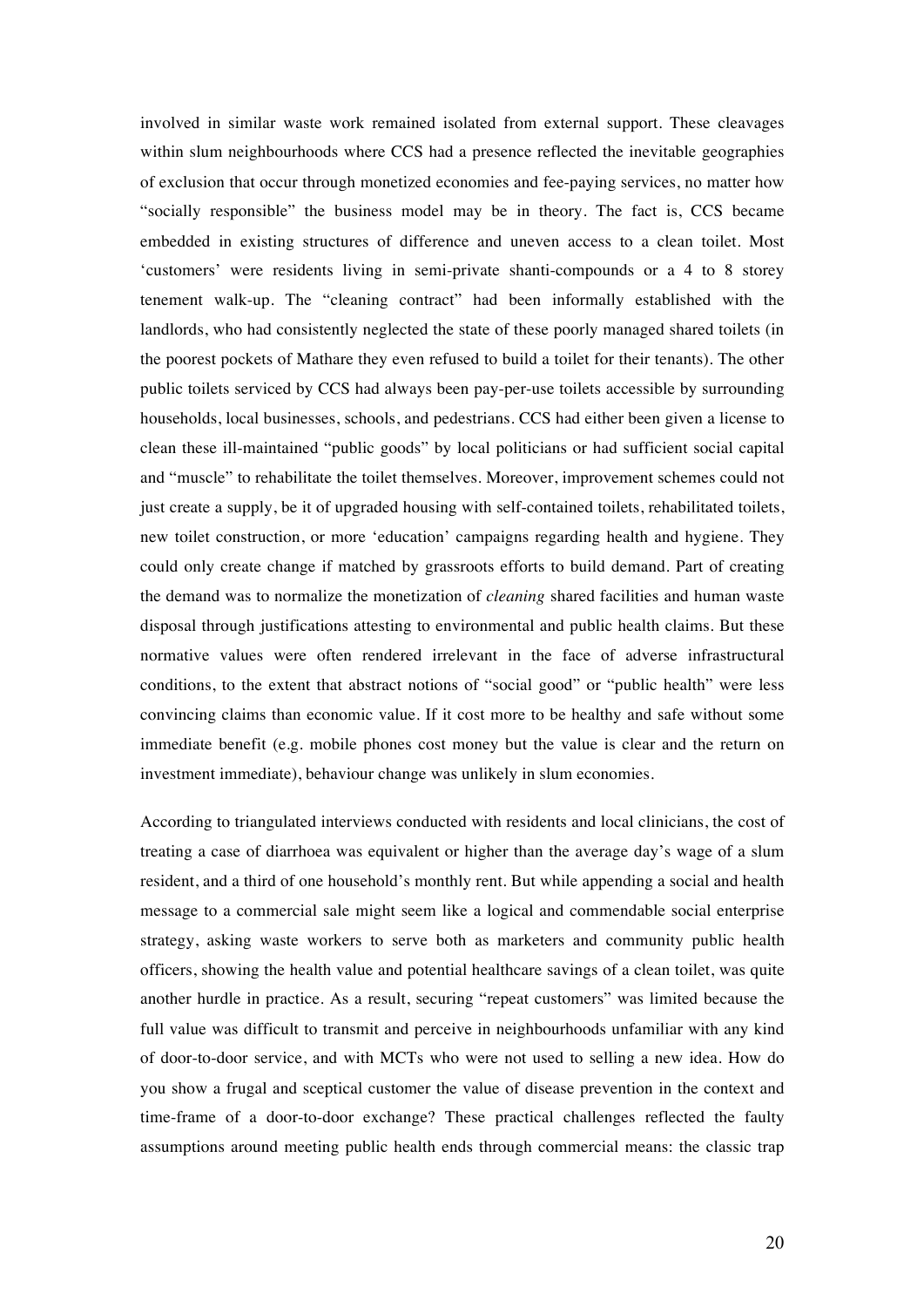where a health need (as proven by science) does not necessarily transfer into market demand or consumer behaviour (as proven in the market).

One poignant example: In March 2010, after noticing the dip in sales for his area reported at the CCS weekly meeting, I spoke with *Mzee Kijana* to ask him about "business last month". He explained that in February the children were on holiday from school. During holidays, regular customers told him not to come, because the children "will make the toilets dirty". In other words, when the children were around, it was not worth paying for a cleaning service because too quickly the value of the cleaning job was undone. But the other pragmatic reason was the financial strain on all parents around February of each year, when school fees were due and household budgets were already "stretched" following the recent Christmas holiday travel expenses "up-country". This illustrated residents' pragmatism concerning the cost of clean toilets, especially related to children. Children were rarely given a 5 KSH coin to use the community public toilets either, and instead forced to defecate out in the open spaces near the rubbish heaps or near the river. In schools, those who cleaned toilets were children who had "misbehaved", so it was stigmatized as a degrading task associated with punishment and public shame. Plus, few schools provided water or soap for hand-washing, and while handwashing before meals was part of Kenyan cultural norms across income levels, cost of water and soap impeded many residents from doing so.

Given the challenges of building market demand in the face of survivalist pragmatism, CCS Central's financial performance consistently lagged behind break-even targets and by 2012, could no longer justify further business investment. Paradoxically, MCTs were profitable with revenues from clients covering their operating costs, included earnings well above minimum wage for each team member, and delivered profit for re-investment or disbursement. Yet, costs of training, follow-up and quality assurance were well above projections, far outpacing the revenue generated through sales of product to the MCTs, impeding profitability for the Company. The dilemma was that these processes were a key driver of the "buzz," crucial to relationship building and establishing high quality standards, and the business could not grow without it. And yet, creating more demand through sanitation marketing efforts and public health educational campaigns aiming to shift residential expectations of cleanliness and change individual hygienic habits would still not solve the structural business problem. The uncomfortable truth revealed only later was that more demand from the residential customers would mean more cost to the business. So, despite dual positive impact on customers and cleaners, the business was not covering its operating costs and could not be considered a viable investment from the Company's point of view.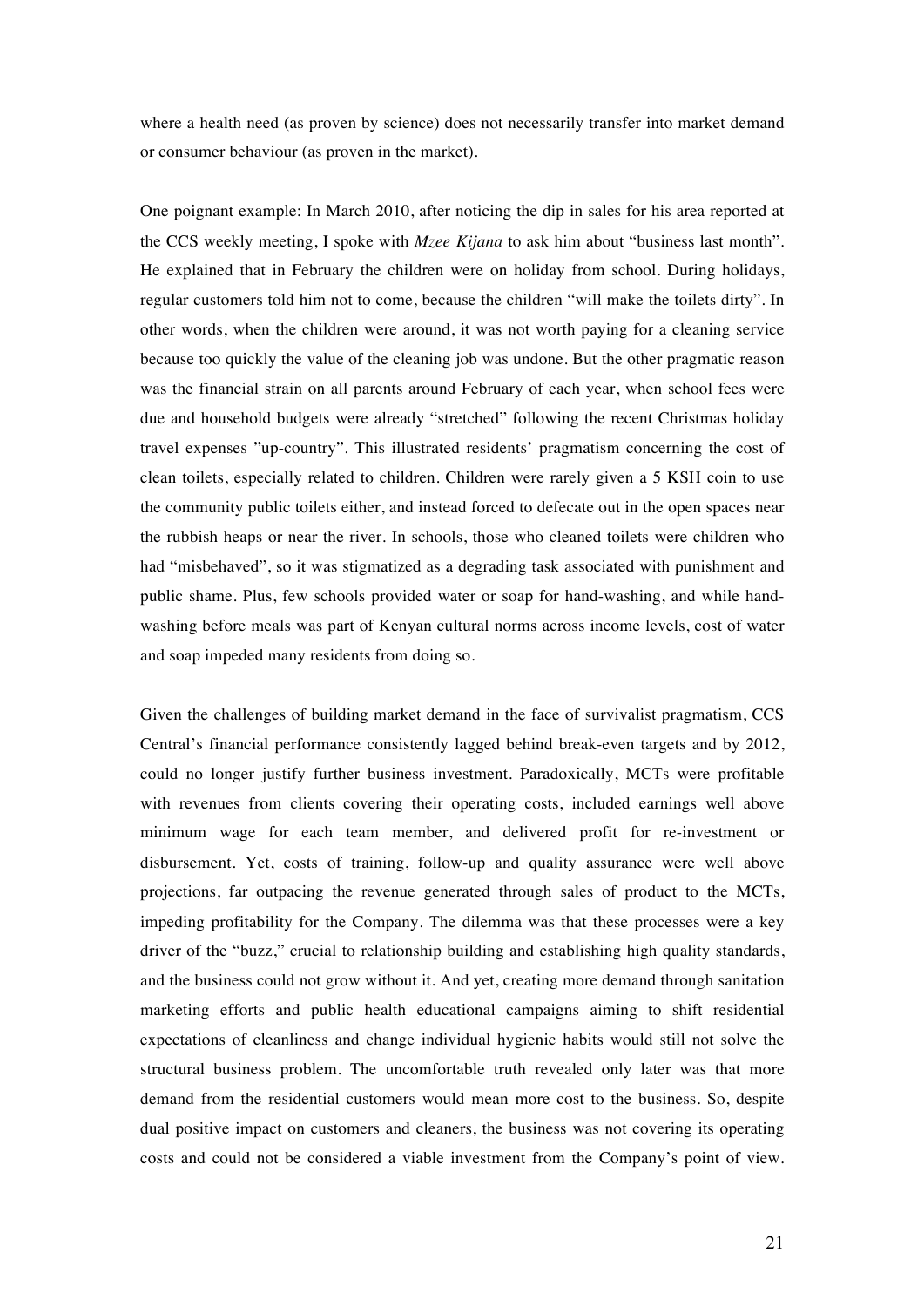"Increased demand" could add new entrepreneurs, new teams, and new streams of income for youth in the waste sector, but in relation to the business and the Company's investment in CCS, cost scaled with revenue.

In February 2012, seven years after its inception, CCS received its last instalment of funding from the Company. A year later, a CCS staff member sent me a message to say, *"Today's meeting was to close CCS officially."* One of the first CCS entrepreneurs followed soon after with,

It is indeed true and sad, I still cannot believe it, six years of doing something you like and believe in, only to have it suddenly crumble, times are hard and what we have worked for so many years to build to fade so abruptly is hard to bear, anyway it's still encouraging to see teams still working, this means at least we did something right to inspire them.

The exact details of what "closed down" CCS a year after the Company's funding ended, are still unclear and each have their side of the story. CCS Central funds ran out, and while the CCS governance structure fostered a unique support system for micro-franchisees and staff, it had in parallel cultivated an inefficient and opaque accounting arm. In the meantime, since February 2013 a relatively peaceful presidential election came and went, and according to my local contacts, CCS teams in various pockets of Nairobi's informal settlements are apparently "still active". There is still enough "product" in stock to last at least another year. Some have decided to start their own cleaning businesses in their local area, while others keep working with their portfolio, including cleaning toilets. The CCS uniforms will get tattered and the Company logo might fade, but the 'hustle' goes on, in one shape or another, even without the "good company" or CCS Central.

## **5. Conclusion**

The CCS story reflects the spectrum of BoP claims and counter-claims. A business professor learning of CCS's spin-off into a non-profit social enterprise would consider CCS a "business failure" and "a great shame".<sup>9</sup> A staunch critic of enterprise-led approaches to basic service provision would regard CCS as an example of the neoliberalising post-colonial city for three reasons: one, reaching into slums to turn survivalist poor into urban consumers, two, diverting resources away from focusing on improving public sanitation infrastructure towards

 <sup>9</sup> Q/A following presentation delivered to faculty of *Business and Poverty* Chair, Haute Ecole de Commerce (HEC), Paris, March 2012.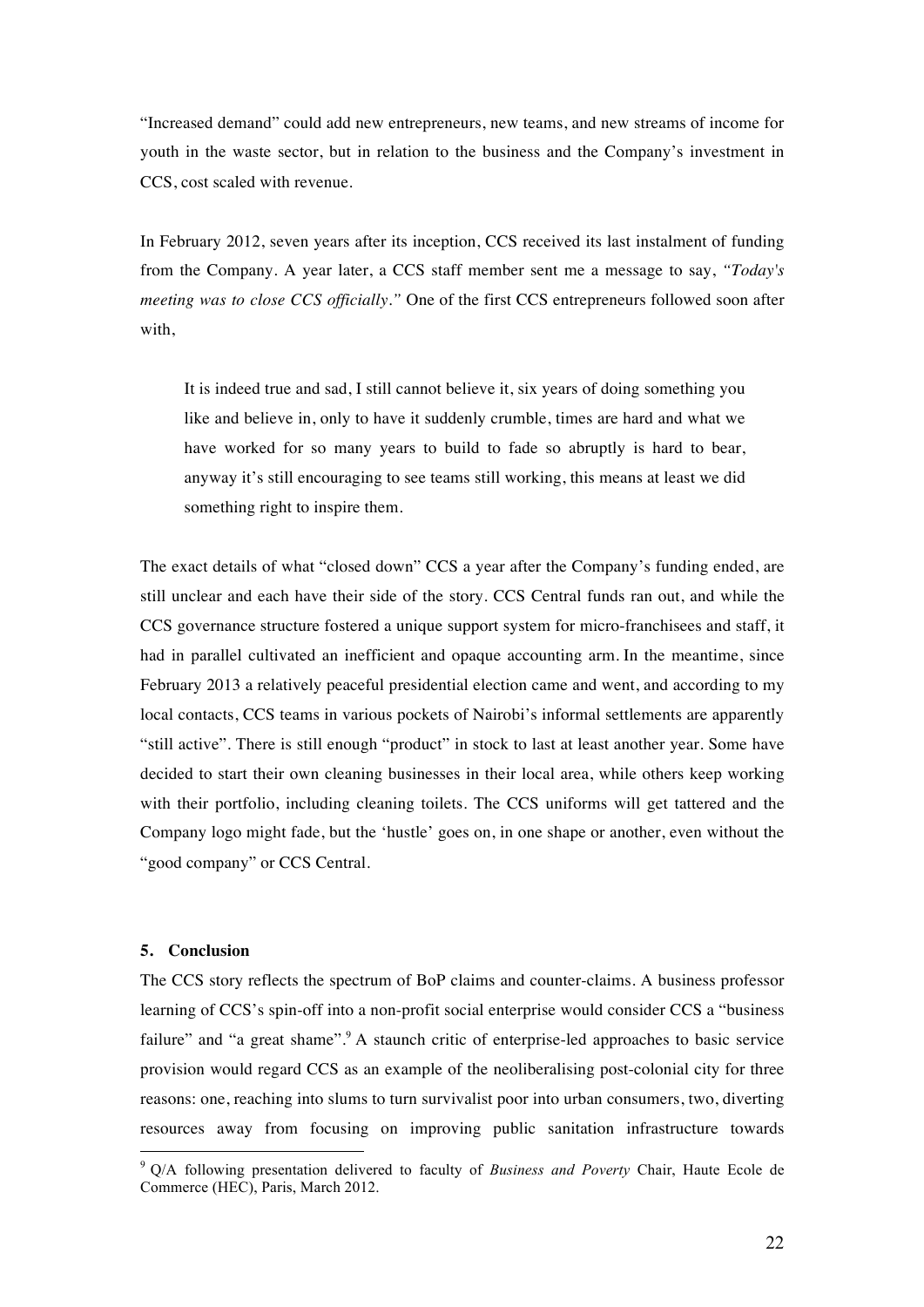privatising cleaning services of decaying sanitation "hardware"; three, encouraging "informalisation from below" (Chant 2009) a form of disguised employment to carve out new distribution channels for corporate products in markets where purchases of single units are unaffordable. A Corporate Sustainability practitioner might regard CCS as an example of "good corporate citizenship," harnessing business to promote job creation and improve hygiene, but might conversely be dismissive of CCS' inability to scale and meet corporate parameters of commercial viability, despite stable economic viability for "entrepreneurs" and value to regular customers. CCS had received an unusual degree of patience from its corporate partner, capital and otherwise, but could not be justified as commercially viable beyond a certain point by the Company. And yet, in my study, Company informants who were close to and sympathetic to CCS as a BoP investment frequently referred to CCS as "business innovation", a kind of important though complicated experiment that deserved attention, where "course correcting" and "failures" would become valuable learnings in the institutional memory for those pursuing the next BoP project elsewhere. If one adopted the view that the BoP thesis is a mere "mirage" occulting the more pressing imperative of increasing employment in order to address poverty (Karnani 2007), CCS' focus on youth job creation would be applauded, but the commodification and marketing of basic services would be criticised, as would CCS's business model for its cash outflow from the slum community. And finally, other ethnographers of corporate interventions might criticise CCS for appending a public health message to its market offering (Cross and Street 2009), pointing to CCS' legitimizing discourse (Welker 2009) associating a cleaning service with a "social good," purporting to improve lives (incomes and hygiene) by "repurposing" local informal waste workers into "entrepreneurial subjects" (Dolan & Johnstone Louis 2011), while seeking a new source of revenue for the Company.

Each of these interpretations offers important broader critiques of increasingly popular market-based development schemes including sanitation entrepreneurship. But neither as individual assessments nor as a composite critique do they relay the intangible meaningful effects of a social enterprise that *engaged* waste 'hustlers*' as* sanitation 'entrepreneurs'. CCS had adapted to the hustle economy, but as a corporate-led initiative, it could not survive as a flawed commercial proposition, unable to guarantee a return on investment or sustained growth. But what remained of CCS was a 'ghetto'-based appropriation of the service locally valued for the "sweet smelling product," and the "professionalism" of the cleaners. While mainstream business and even development metrics of impact would deem CCS a failure, the lasting effects of this corporate-community entanglement merit an alternative interpretation.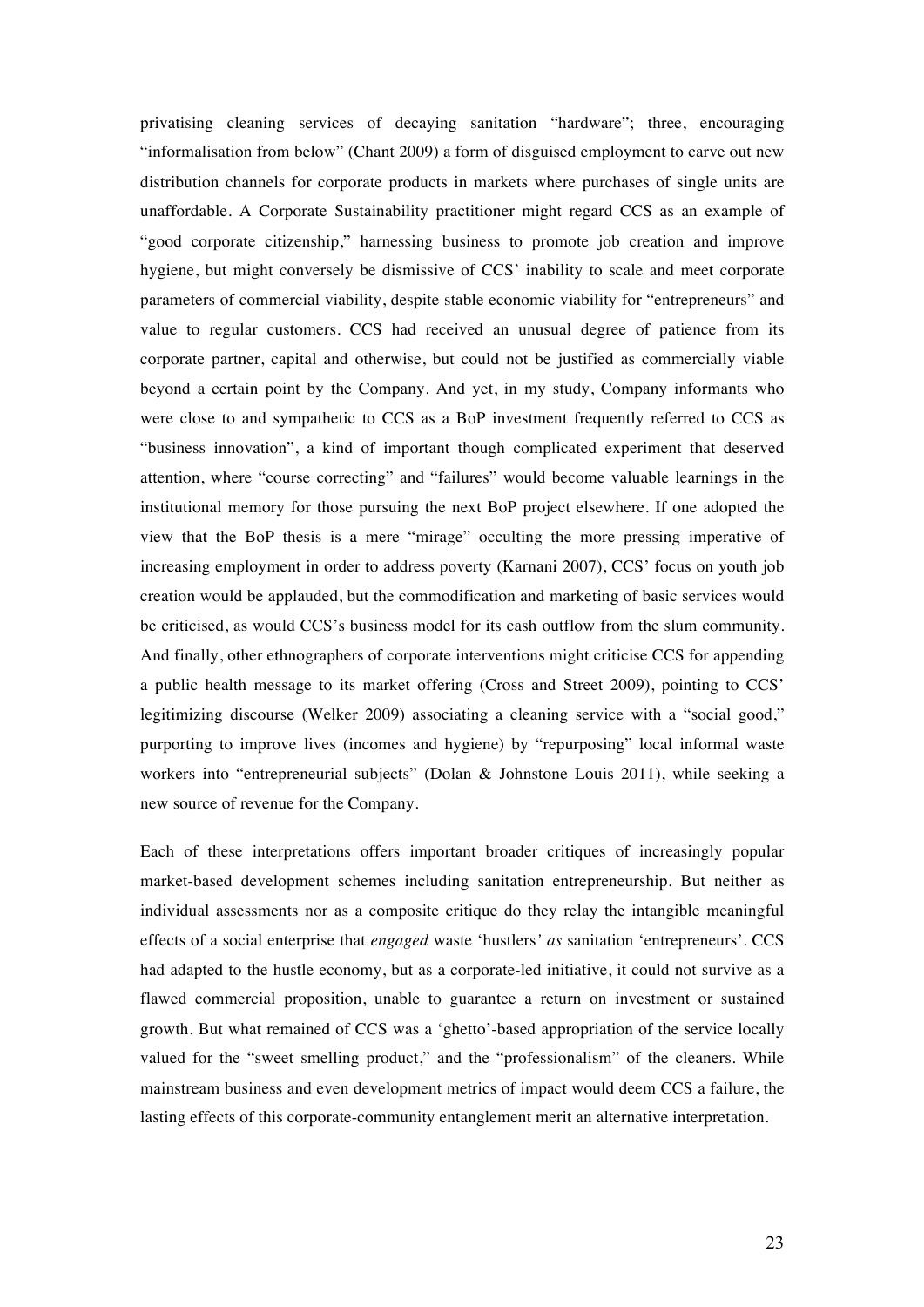This article seeks to disrupt corporate-community binaries that stress what corporations *do to* local communities, depicting corporate agencies as elite classes who exploit, ignore, or extract from the poor. Instead, this article examines the relational dynamics of corporate-led project situated within local urban economies, and theorises how corporate presence (and absence) was shaped, interpreted, reproduced, and contested by the everyday lived experiences of those who managed, worked with, and wore uniforms representing a multinational brand. Thus, the focus has been on what the CCS project regimes *did* rather than dwell on the polarizing debates considering whether they were a "good thing" or "bad thing", a "success" or a "failure" (Ferguson 1994; Dolan and Rajak 2011). Just as "narrow conceptualizations and assessments of income poverty" (Gill 2010, 240) are insufficient to capture levels of "deprivation," narrow conceptualizations of "improved incomes" (or other "impact" measures) are equally insufficient in relaying the vicissitudes of the hustle economy. At the nexus of environmental "bads" (Beck 1992) and business opportunity lie shifting conceptions and experiences of well-being, revealing how personal gains can come at a cost, and how income poverty is cyclical, relative, and contingent on dynamic social relations that affect senses of belonging, advancement, and aspirations.

During the years of its corporate-community encounter, CCS had elicited the interest of diverse actors including different sanitation professionals, local politicians, NGOs focused on youth entrepreneurship, community development activists, and youth groups alike. CCS had brought in particular assets familiar to professional businesses outside the slums (uniforms, equipment, product), but acquired ghettoized street credibility, codes and sensibilities, and most of all respected and retained its youth members, thereby sustaining youth enthusiasm and engagement. This was something other youth programmes struggled with in a period where the economic imperative of addressing youth poverty through "putting youth to work" had become integral to discourses of peace-building and social stability following the 2008 post-election violence. CCS was one of the only organizations that managed to motivate, train, and bring otherwise fragmented youth together for both local economic and social development ends. Informal conversations with NGO directors in Nairobi revealed the difficulty of managing youth groups and the challenges of rapid turnover of youth participants in youth programmes (Makau 2011). In this, harnessing the entrepreneurial and opportunistic qualities of urban youth, by offering tangible access to "on the job" skills training and the intangible benefits of increased self-esteem, belonging, collective identity and respect from peers and formerly sceptical community members, seems important to acknowledge and perhaps even to replicate.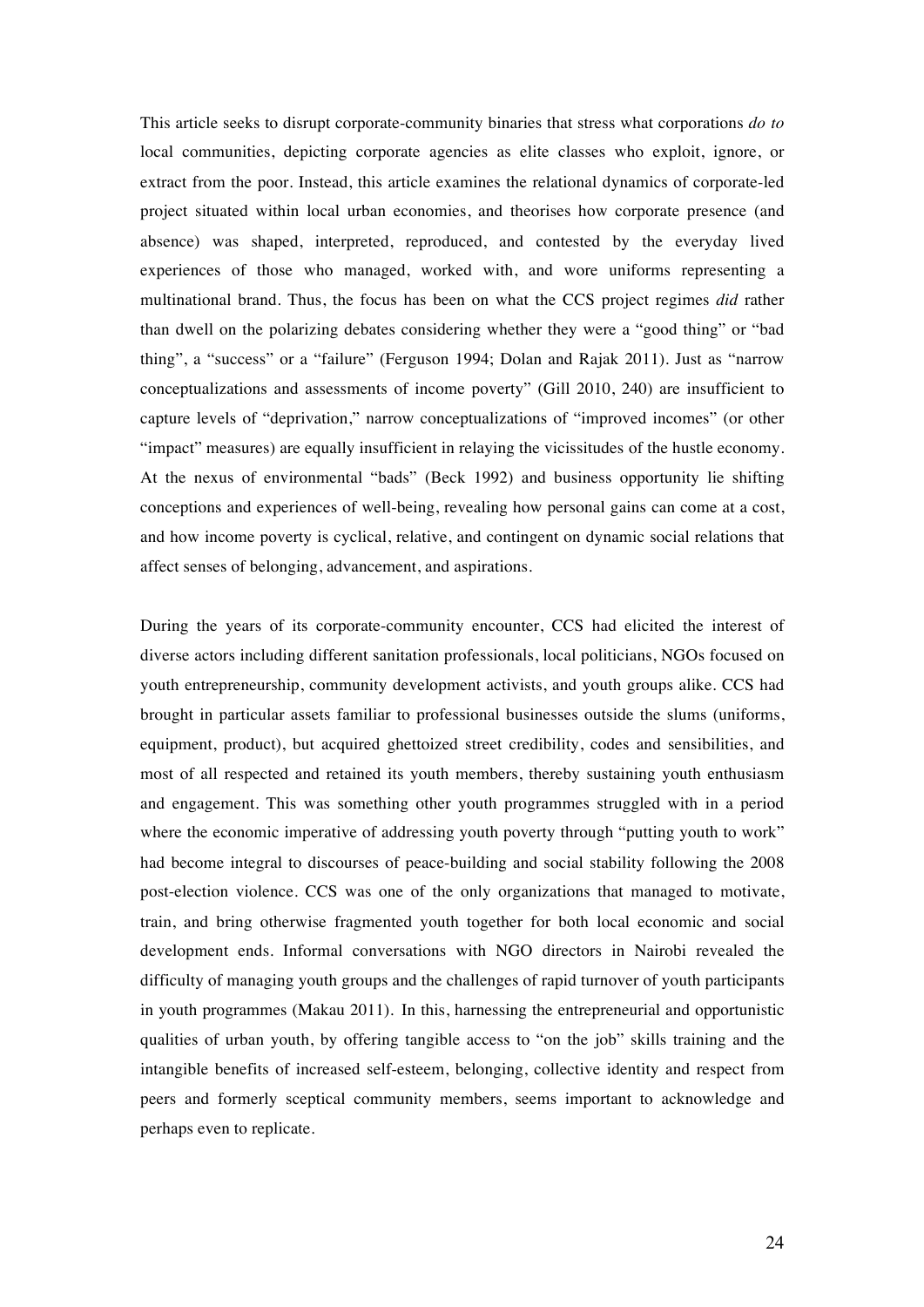In conclusion, CCS was perceived as one or all of the following: a grassroots business focused on improved sanitation, a social network of youth groups, a youth-led organization, a mentorship model for youth teetering between crime and entrepreneurship, a training program, a corporate social responsibility project, a social movement, and lately a non-profit social enterprise. It had done more than provide a new source of product distribution in the untapped markets of urban slums. It tapped into the subjectivities of self-proclaimed 'hustling' youth and residential customers both living "hand-to-mouth", adding to the grassroots, underground economies that combined elements of capitalist logic—market-based approaches to 'public' services, lack of formal state presence, and acknowledgement of "healthy competition"—with logics of solidarity and "self-help," paradoxically coupled with peer pressure to keep struggling. It was this "*mtaa way"* in which CCS had successfully embedded itself over the years, but also what eventually emphasized the fundamentally different parameters, aspirations and expectations of urban youth operating within the hustle economy and a Company ultimately bound by its bottom line.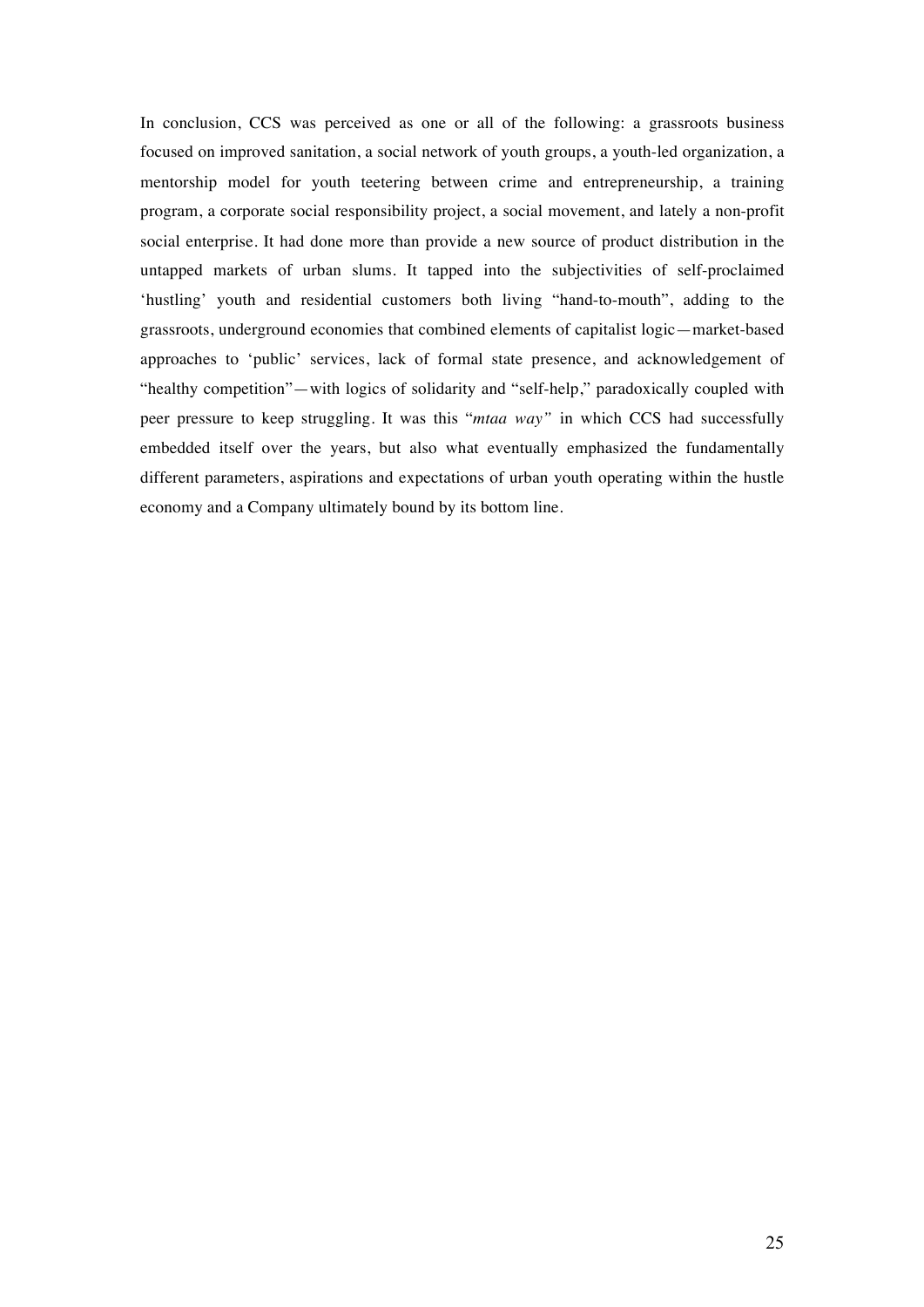# **REFERENCES**

Anderson, Elijah 1999. *Code of the Street: Decency, Violence, and the Moral Life of the Inner City*, Norton: London.

Angotti, Tom 2005. "New Anti-Urban Theories of the Metropolitan Region: 'Planet of Slums' and 'Apocalyptic Regionalism'", *Association of Collegiate School of Planners*, pp. 1- 12, Kansas City, MI.

Appadurai, Arjun 2001. "Deep Democracy: Urban Governmentality and the Horizon of Politics", in *Environment & Urbanization*, 13(2), pp. 23-43.

Beck, Ulrich 1992. *Risk Society: Towards a New Modernity*, Sage: New Delhi.

Boeckler, M. and Bernt, C. 2012. "Geographies of Marketization", in The Wiley-Blackwell Companion to Economic Geography*,* pp. 199-212, Wiley-Blackwell: Oxford.

Burke, Timothy 1996. *LifeBuoy Men, Lux Women: Commodification, Consumption and Cleanliness in Modern Zimbabwe*, Duke University Press: Durham.

Butler, Judith 1990. *Gender Trouble: Feminism and the Subversion of Identity*, Routledge: New York.

Comaroff, Jean and Comaroff, John 2005. "Reflections on Youth: From the Past to the Postcolony", in *Makers and Breakers: Children and Youth in Postcolonial Africa*, eds. Alcinda Lawhon, and Filip de Boeck, pp. 19-31, Africa World Press: Trenton.

Chambers, Robert 1995. "Poverty and Livelihoods: Whose Reality Counts?" IDS Discussion Paper 347, IDS, University of Sussex. January.

Chant, Sylvia 2009. "Making a Living in Cities", in *Geographies of Development in the 21st Century: An Introduction to the Global South*, eds. Sylvia Chant and Cathy McIlwaine, pp. 156-185, Edward Elgar Publishing: Northampton, MA.

Chiuri, Wanjiku 1978. *Mathare Valley: A Squatter Settlement in Nairobi: A Case Study*, UNICEF: Nairobi.

Collier, Stephen J. and Aihwa Ong 2005. "Global Assemblages, Anthropological Problems", in *Global Assemblages: Technology, Politics, and Ethics as Anthropological Problems*, eds. Aihwa Ong and Stephen J. Collier, pp. 3-21, Blackwell Publishing: Oxford.

Cross, J. and Street, A. 2009. "Anthropology at the Bottom of the Pyramid", *Anthropology Today*, 25(4), pp. 4-9.

Davis, Mike 2006. *Planet of Slums*, Verso, London.

Diouf, Mamadou 2003. "Engaging Postcolonial Cultures: African Youth and Public Space", *African Studies Review,* 49(1), pp. 1-12.

Dolan, Catherine and Johnstone-Louis, Mary 2011. "Re-siting Corporate Responsibility: The Making of South Africa's Avon Entrepreneurs", *Focaal: Journal of Global and Historical Anthropology*, vol. 60, pp. 21-33.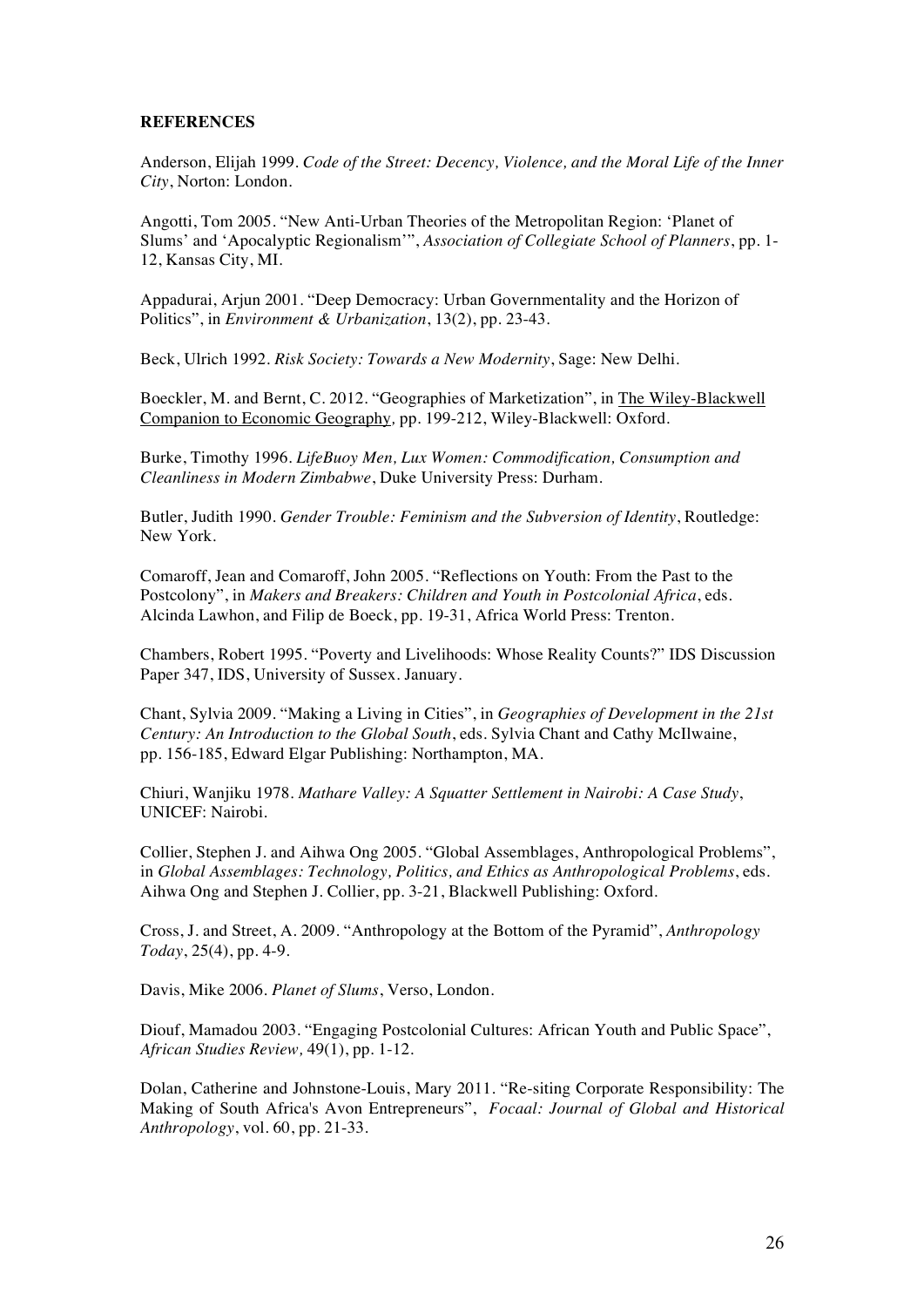Dolan, C. and Rajak, D. 2011. "Introduction: Ethnographies of Corporate Ethicizing", *Journal of Global and Historical Anthropology,* vol*.* 60, pp. 3–8.

Etherton, D. 1976. *Mathare Valley: A Case of Uncontrolled Settlement in Nairobi,* University of Nairobi, Housing Research and Development Unit: Nairobi.

Ferguson, James 2006. *Global Shadows: Africa in the Neoliberal World Order*, Duke University Press: Durham and London.

Ferguson, James 1994. *The Anti-Politics Machine*, University of Minnesota Press: Minneapolis.

Fontaine, Laurence 2008. *L'Economie Moral: Pauvreté, credit et confiance dans l'Europe préindustrielle*, Editions Gallimard: France.

Fredericks, Rosalind Cooke 2009. "Doing the Dirty Work: The Cultural Politics of Garbage Collection in Dakar, Senegal", PhD diss., University of California: Berkeley.

Fredericks, Rosalind 2008. "Gender and the Politics of Trash in Dakar: Participation, Labor and the 'Undisciplined' Woman", *Thinking Gender Papers*, UCLA Center for the Study of Women: UC Los Angeles, February 1.

Gidwani, Vinay 2008. *Capital, Interrupted: Agrarian Development and the Politics of Work in India*, University of Minnesota Press: Minneapolis.

Gidwani, Vinay 2001.*"*The Cultural Logic of Work: Explaining Labour Deployment and Piece-Rate Contracts in Matar Taluka (Gujarat) India, Part I and Part II*", Journal of Development Studies*, 38(2), pp. 57-108.

Gill, Kaveri 2010. *Of Poverty and Plastic: Scavenging and Scrap Trading Entrepreneurs in India's Urban Informal Economy*, Oxford University Press: Oxford.

Globe-Net 2008. "Corporate Sustainability – 'It's All About Survival!'", Available at: http://www.wbcsd.org/plugins/DocSearch/details.asp?type=DocDet&ObjectId=MzA0MjM

Government of Kenya [GOK]. (2009). Kenya Population and Housing Census. Nairobi: Kenya National Bureau of Statistics.

Granovetter, M. 1985. "Economic Action and Social Structure: The Problem of Embeddedness", in *American Journal of Sociology*, vol. 91, pp. 481-510.

Gudeman, Stephen 2001. *The Anthropology of Economy*, Blackwell Publishing: Oxford.

Halme, M., Sara Lindeman and Linna, Paula 2012. "Innovation for Inclusive Business: Intrapreneurial Bricolage in Multinational Corporations", *Journal of Management Studies*, pp. 1-42, Blackwell Publishing Ltd: Oxford.

Hamilton, Stephen and Hamilton, Mary Agnes 2009. "The Transition to Adulthood: Challenges of Poverty and Structural Lag"*,* in R. M. Lerner & L. Steinberg (Eds.), *Handbook of Adolescent Psychology* (3rd ed.), Wiley: New York.

Hammond, A., W. J. Kramer, J. Tran, R. Katz and Courtland Walke 2007. "The Next 4 Billion: Market Size and Business Strategy at the Base of the Pyramid", *World Resources*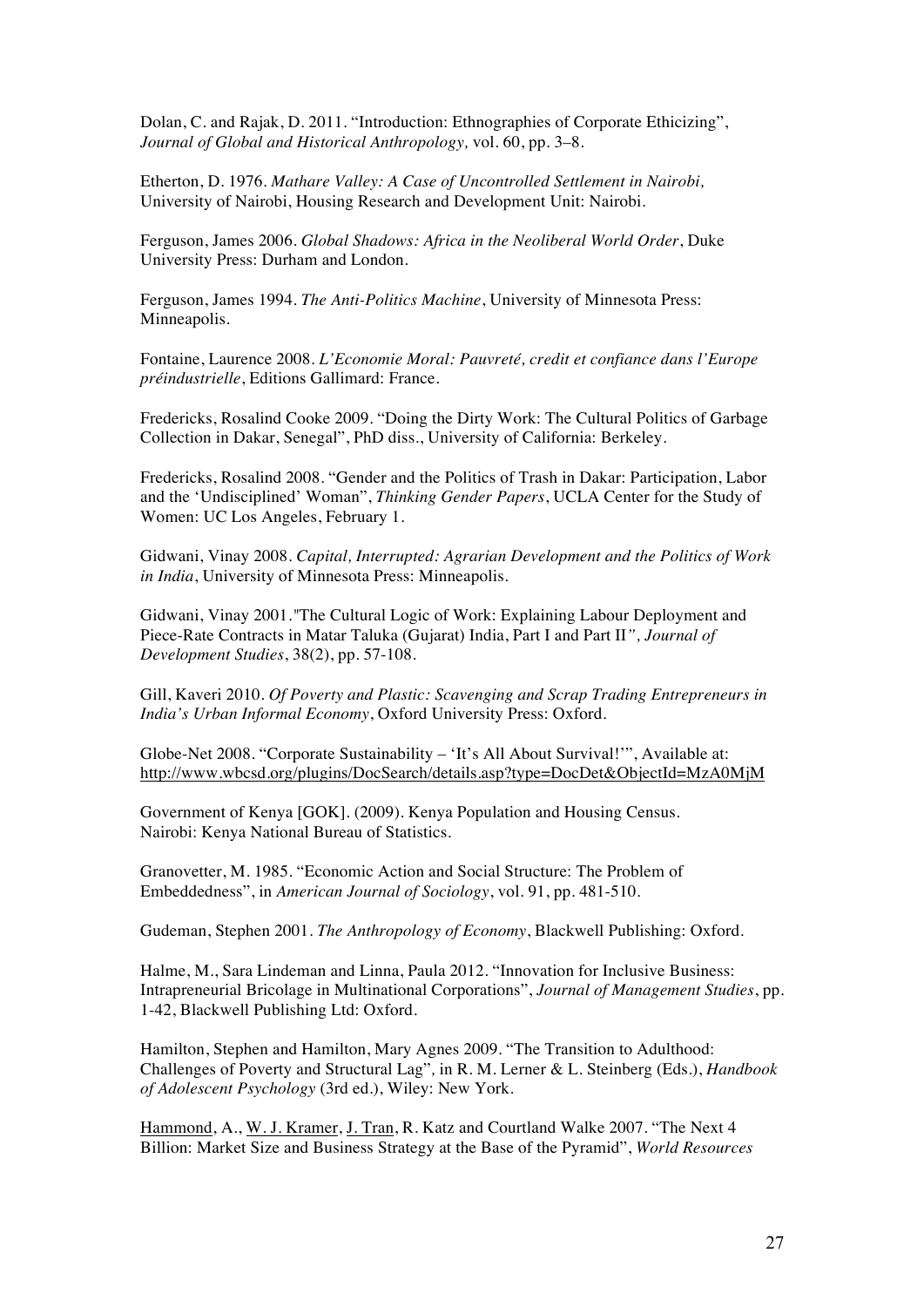*Institute*, pp. 1-70, World Resources Institute and International Finance Corporation: Washington D.C.

Hart, Keith 1973. "Informal Income Opportunities and Urban Employment in Ghana", *Journal of Modern African Studies,* 11(1), pp. 61-89.

Hart, Stuart L. 2008. *Capitalism at the Crossroads,* 2nd ed., Wharton Publishing: NJ.

Hart, Stuart & C.K. Prahalad 2002. "The Fortune at the Bottom of the Pyramid", *Strategy+Business*, (January), pp. 54-67.

Henriques, Adrian & Julie Richardson 2004. *The Triple Bottom Line: Does it All Add Up?* Earthscan: London.

Honwana, Alcinda and Filip De Boeck, Eds. 2005. *Makers and Breakers: Children and Youth in Postcolonial Africa,* Africa World Press: Trenton.

Holmes, Douglas R. and George E. Marcus 2005. "Cultures of Expertise and the Management of Globalization: Towards the Re-Functioning of Ethnography", in Global Assemblages: Technology, Politics, and Ethics as Anthropological Problems, eds. Aihwa Ong and Stephen J. Collier, pp. 235-252, Blackwell Publishing: Oxford.

Huchzermeyer, Marie 2011. *Tenement Cities: From 19th Century Berlin to 21st Century Nairobi*, Africa World Press: London.

Jeffrey, Craig 2010. *Timepass: Youth, Class, and the Politics of Waiting in India*, Stanford University Press: Stanford.

Jeffrey, Craig 2009. "Fixing Futures: Educated Unemployment through a North Indian Lens", *Comparative Studies in Society and History*, 51(1), pp. 182-211.

Jones, Gareth A. 2012. "Hang About: Young People's Frustrations at the State of Progress", *Dialogues in Human Geography*, 2(1), pp. 101-104.

Jones, Ian W., Pollitt, Michael G. & David Bek 2007. *Multinationals in Their Communities: A Social Capital Approach to Corporate Citizenship Projects*, Palgrave Macmillan: New York.

Kandachar, P. and Minna Halme, eds. 2008. *Sustainability Challenges and Solutions at the Base of the Pyramid: Business, Technology and the Poor*, Greenleaf Publishing Limited: Sheffield.

Karnani, Aneel 2007. "Doing Well and Doing Good—Case Study: 'Fair and Lovely' Whitening Cream", *Strategic Management Journal*, vol. 28, pp. 1351-1357.

Karnani, Aneel 2007. "The Mirage of Marketing to the Bottom of the Pyramid", *California Management Review,* vol. 49 (4), pp. 90-111.

Katumanga, Musambayi 2005. "A City Under Siege: Banditry and Modes of Accumulation in Nairobi, 1991-2004", *Review of African Political Economy,* vol*.* 106, pp. 505-520.

King, Kenneth 1996. *Jua Kali Kenya: Change and Development in an Informal Economy*, EAEP: Nairobi.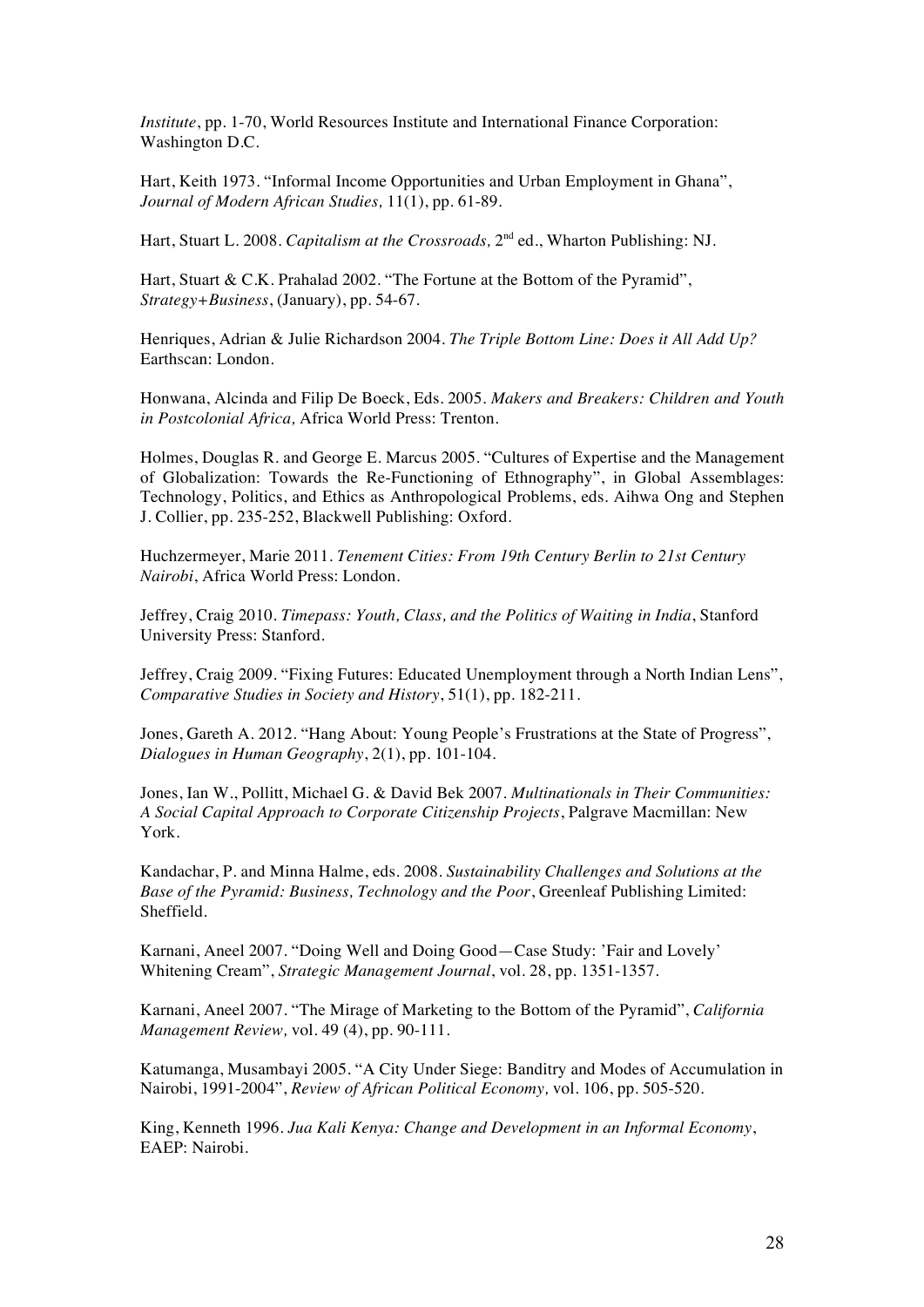Korten, D. C. 1995. *When Corporations Rule the World*, Kumarian Press: Hartford, C.T.

Lindell, Ilda 2010. *Africa's Informal Workers: Collective Agency, Alliances and Transnational Organizing in Urban Africa*, Zed: London.

Mabala, Richard 2011. "Youth and 'The Hood' - Livelihoods and Neighbourhoods", *Environment and Urbanization,* 23(1), pp. 157-181.

Makau, Jack 2011. "'Like We Don't Have Enough on Our Hands Already!' The Story of the Kenyan Slum Youth Federation", *Environment and Urbanization,* 23(1), pp. 203-206.

Mbembe, Achille 2011. *On the Postcolony. Berkeley: University of California Press, 2001.*

Mbembe, Archille and Sarah Nuttall 2004. "Writing the World from an African Metropolis", *Public Culture,* (Fall), 16(3), pp. 347-372.

McChesney, Robert 1999. "Introduction", in *Profit Over People: Neoliberalism and Global Order,* Noam Chomksy, pp. 7 – 16, Seven Stories Press: New York.

McFarlane, Colin 2011*. Learning the City: Knowledge and Translocal Assemblage*, John Wiley & Sons: Oxford.

McFarlane*,* Colin, Renu, Desai and Stephen Graham (forthcoming)*.* "Everyday Geographies of Sanitation: Politics and Experience in Mumbai's Informal Settlements", submitted to *Annals of the Association of American Geographers.*

Meagher, Kate 2012. "Weber Meets Godzilla: Social Networks and the Spirit of Capitalism in East Asia and Africa", *Review of African Political Economy*, 39(132). pp. 261-278.

Moore, Sarah 2009, "The Excess of Modernity: Garbage Politics in Oaxaca Mexico", *Professional Geographer,* 61(4), pp. 426-437.

Mosse, David 2005. *Cultivating Development: An ethnography of Aid Policy and Practice*, Pluto Press: London.

Moser, Caroline 1998. "Reassessing Urban Poverty Reduction Strategies: The Asset Vulnerability Framework", *World Development,* 26(1), pp. 1-19.

Muniafu, M. and E. Otiato 2010. "Solid Waste management in Nairobi, Kenya. A case for Emerging Economies." *The Journal of Language, Technology & Entrepreneurship in Africa,* 2(1): 342-350.

Myers, Garth 2011. *African Cities: Alternative Visions of Urban Theory and Practice*, Zed: London.

Myers, Garth 2005. *Disposable Cities: Garbage, Governance and Sustainable Development in Urban Africa",* Ashgate Publishing Company: Burlington, VT.

Olds, K. and Thrift, N. 2005. "Cultures on the Brink: Re-engineering the Soul of Capitalism", in *Global Assemblages: Technology, Politics, and Ethics as Anthropological Problems, eds.* Aihwa Ong and Stephen J. Collier, pp. 270-290, Blackwell Publishing: Oxford.

Paine, Lynn Sharp 2004. *Value Shift: Why Companies Must Merge Social and Financial Imperatives to Achieve Superior Performance,* McGraw-Hill: New York.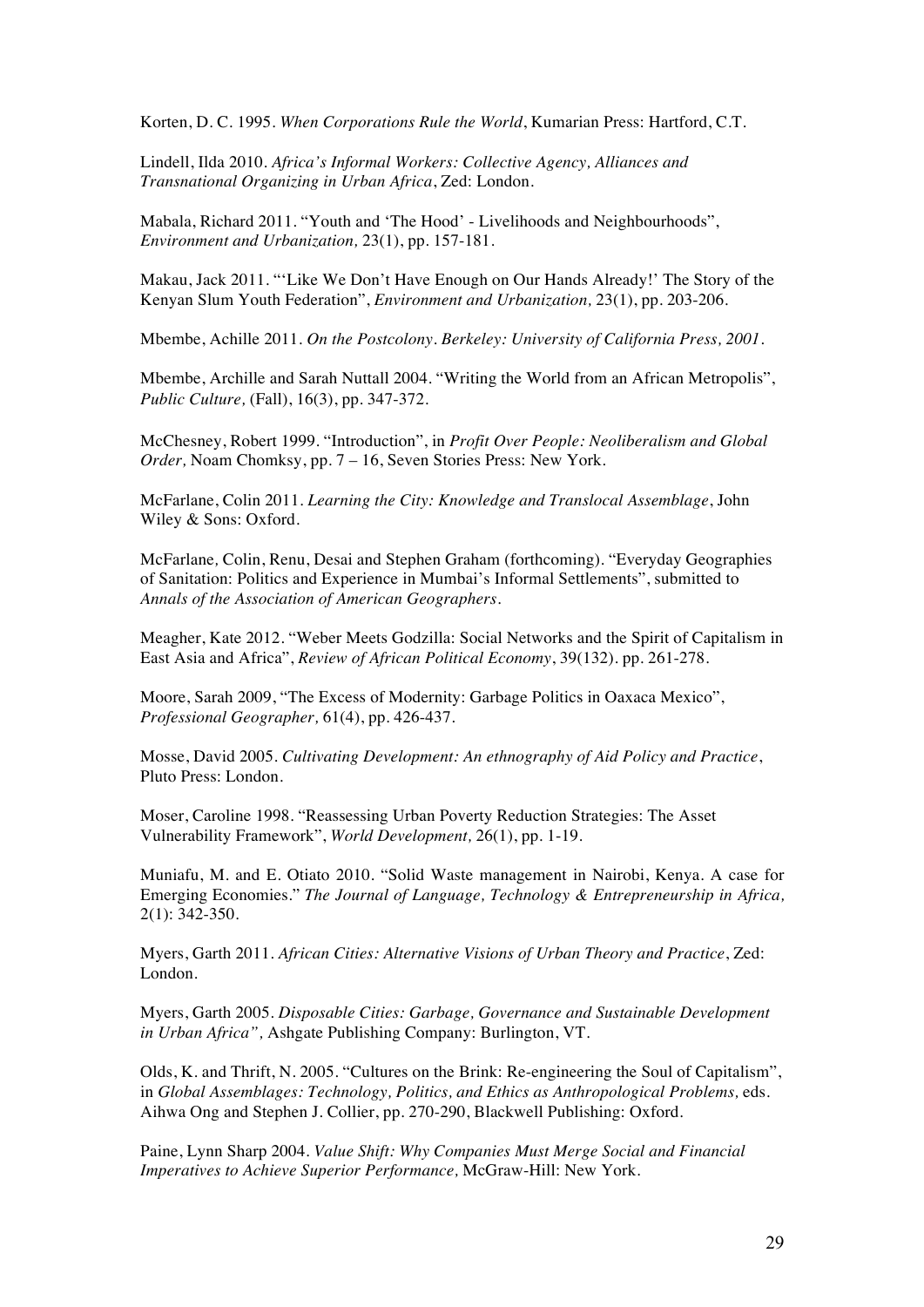Pieterse, Edgar 2008. *City Futures: Confronting the Crisis of Urban Development*, Zed: London.

Potts, Deborah 2007. "The State and the Informal in Sub-Saharan African Urban Economies: Revisiting Debates on Dualism", Working Paper No. 18, Crisis States Working Papers Series No. 2.

Prahalad, C.K. 2005. *The Fortune at the Bottom of the Pyramid,* Wharton School Publishing: New Jersey.

Radjou, N. and J. Prabhu and S. Ahuja 2012. *Jugaad Innovation: A Frugal and Flexible Approach to Innovation for the 21st Century*, Random House Publishers: UP, India.

Robbins, Fred 2006. "The Challenge of TBL: A Responsibility to Whom?" *Business and Society Review*, 111(1), pp. 1-14.

Roitman, J. L. 1990. "The Politics of Informal Markets in Sub-Saharan Africa", *The Journal of Modern African Studies,* 28(4), pp. 671-696.

Roy, A. and N. Alsayyad, eds. 2004. *Urban Informality: Transnational Perspectives from the Middle East, Latin America, and South Asia (Transnational Perspectives on Space and Place)*, Lexington Books: Maryland.

Satterthwaite, David 2011. "Why is Urban Health So Poor Even in Many Successful Cities?", *Environment and Urbanization*, (April), 23(1), pp. 5-11.

Satterthwaite, David 2007. "The Transition to a Predominantly Urban World and its Underpinnings", *Human Settlements* Discussion Paper, IIED: London.

Saunders, Doug 2010. *The Arrival City: How the Largest Migration in History is Reshaping Our World*, Pantheon: London.

Simanis, Eric et al. 2008. "The Base of the Pyramid Protocol: Towards Next Generation BoP Strategy", *Center for Sustainable Global Enterprise*,  $2<sup>nd</sup>$  edition, pp. 1-51. Available at: http://www.johnson.cornell.edu/sge/docs/BoP\_Protocol\_2nd\_ed.pdf

Simanis, Erik 2012. "Reality Check at the Bottom of the Pyramid", *Harvard Business Review.* 

Simone, Abdoumaliq 2010. *City Life from Jakarta to Dakar*, Routledge: New York.

Skinner, Caroline 2008. "Street Trade in Africa: A Review", *School of Development Studies,* Working Paper, (April), No. 51, pp. 1-36.

Slum/Shack Dwellers International (SDI) 2009. *The Slum Inventory*. Pamoja Trust, Slum/Shack Dwellers International & Urban Poor Fund International, pp. 1-176.

Sommers, Marc 2010. "Urban Youth in Africa", *Environment and Urbanization,* 22(2), pp. 317-332.

Author, 2013, "The 'Hustle' amongst Youth Entrepreneurs In Mathare's Informal Waste Sector", *Journal of Eastern African Studies*.